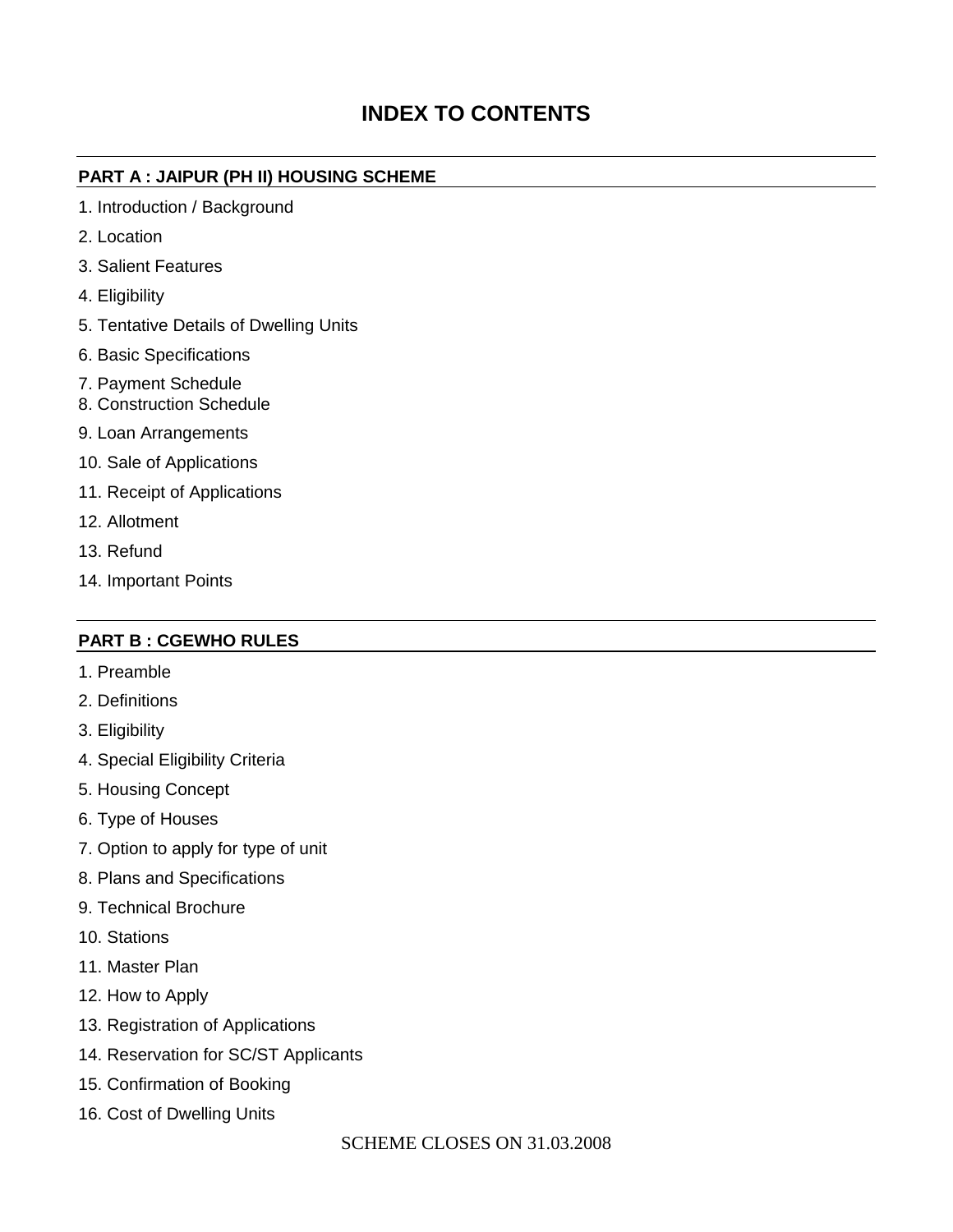- 17. Payment Schedule
- 18. Late Payments
- 19. Changes in Payment Schedule
- 20. Mode of Payment
- 21. Payment of Interest
- 22. Rebate
- 23. Loan Arrangements
- 24. Allotment of Specific Unit
- 25. Withdrawal from a Scheme
- 26. Cancellation Charges
- 27. Possession
- 28. Delay in Taking Over
- 29. Handing Over
- 30. Mutual Exchange of Dwelling Unit
- 31. Cooperative Society/Apartment Owners' Association
- 32. Additions & Alterations
- 33. Ownership
- 34. Succession
- 35. Transfer
- 36. Liability of the CGEWHO
- 37. Amendments to the Rules of the Organisation
- 38. Acceptance of Application
- 39. Arbitration
- 40. Misrepresentation or Suppression of Facts

#### **PART C : ANNEXURES AND APPLICATION FORM**

- 1. Salient Features of various loan schemes for CGEWHO Beneficiaries (Annexure I).
- 2. Proforma for Payment Deposit (Annexure II).
- 3. Format of Pre-Receipt (Annexure III).
- 4. Format of Affidavit.
- 5. Instructions for filling applications.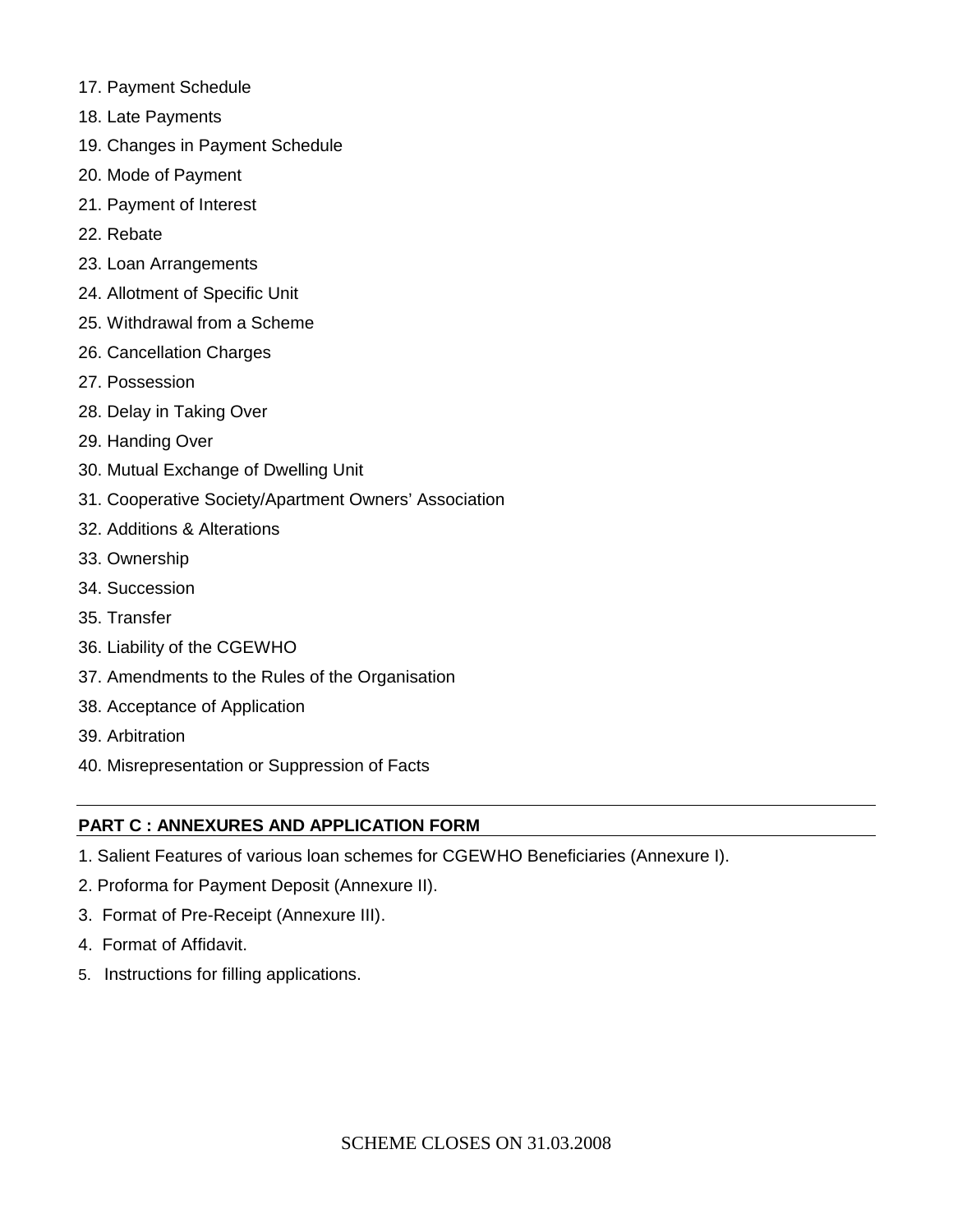#### **PART `A' - JAIPUR (PH II) HOUSING SCHEME**

#### **1. INTRODUCTION/BACKGROUND**

**i)** Central Government Employees Welfare Housing Organisation, a body of the Ministry of Housing & Urban Poverty Alleviation, Govt. of India, a Society registered under the Societies Registration Act. 1860, specifically created for execution of housing projects for Central Government employees, on all India basis, has at present, to its credit, on-going housing schemes at Lucknow (130), Chennai (Ph-II) (572), Pune (Ph-II) (148), Hyderabad (Ph-III) (380), Bhubaneshwar (Ph-I) (256), Mohali (Ph-I) (586) and Meerut (Ph-I) (90) with 2162 dwelling units under various stages of construction and planning. Twenty one of the CGEWHO's projects at Chennai (Ph I) (524), Nerul, Navi Mumbai (384), Sector 14, Panchkula (Phase-I) (98), Kolkata (Ph I) (576), Sector-51, (NOIDA-Ph I & II) (1200), Kharghar, Navi Mumbai (1230), Sector-56, Gurgaon (Ph I & II) (1940), Chandigarh (305), Bangalore (Ph-I)(603), Hyderabad (Ph I) (344), Kochi (43), Pune (Phase I) (159), Sector-82, NOIDA (Ph III, IV & V) (2276), Ahmedabad(310), Jaipur (184), Hyderabad (Ph-II) (178) and Panchkula (Ph-II) (240) have been completed. **ii)** After successful completion of housing schemes as mentioned above, CGEWHO is now launching its next scheme at Jaipur (Ph-II). **iii)** Besides the present scheme at Jaipur, our forth-coming schemes for the year 2008, may include Kolkata (Ph-II), Gurgaon (Ph-III), Greater Noida (Ph-I), Vishakhapatanam and Bangalore (Ph-II). **iv)** This brochure, outlines details and 'Rules and Regulations' governing the Jaipur (Ph-II) Housing Scheme.

### **2. LOCATION**

The site is located at sector 37, Jagat Pura. The entrance to the site is from a 160 ft. wide sector road. The 200' wide Centre spine of Jagat Pura is only 500mt. away. The Centre spine has commercial development proposed on both sides of it.

#### **3. SALIENT FEATURES**

- Timely completion of project.
- A community centre for use of the residents
- Covered car parking under stilts / basement
- Located in a non-pollution atmosphere.
- Play equipment & Totlots for children.
- Power back up for common facilities.
- Fully developed project with bituminous roads, electrification, water supply, sewage disposal system, area drainage system, community facilities, horticulture/ plantations, parks, boundary wall, security gates & posts etc.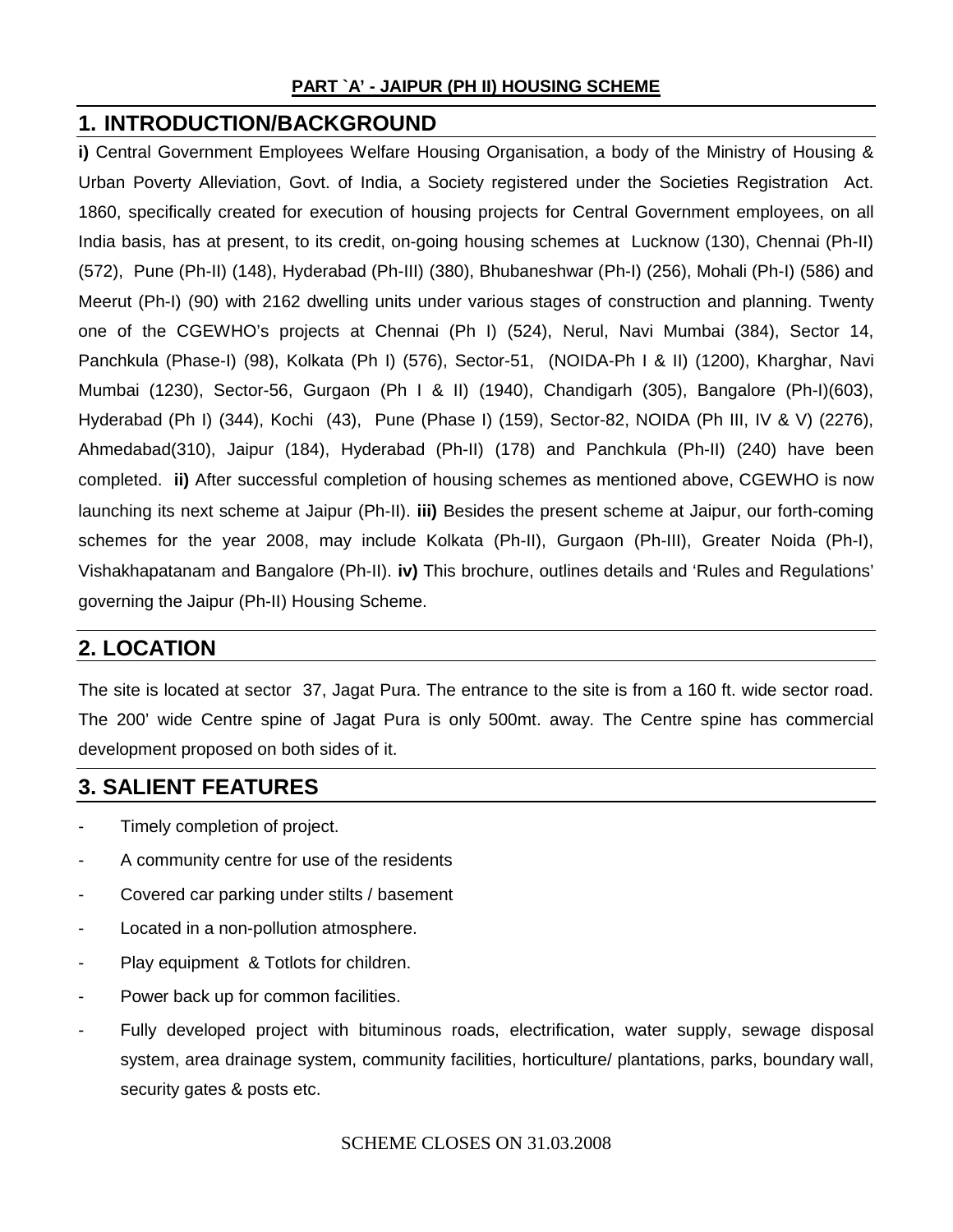- Planning by professional firm of Architects.
- Township planned with Ground Coverage around 35%.
- Efficient plans. Area calculated as per actuals. More than 70% of the super built-up area (SBA) is usable/carpet area.
- Construction as per approved plans of Jaipur Development Authority.
- All dwelling units are accessible through lifts.
- Rain water harvesting for augmenting water resources.

### **4. ELIGIBILITY**

#### **ELIGIBLE CATEGORIES**

#### **PRIORITY I**

i) Central Government Employees: Serving or retired Govt employees who are covered by the definition as given at Para 2(vii) of Part B of this Brochure will be eligible.

ii) Spouses of the deceased employees: Spouses of the deceased Central Government employees or deceased retired employees would be eligible.

iii) Employees of the CGEWHO, with a minimum of one year of service, will be eligible.

#### **PRIORITY II**

Employees in service of Central PSUs, State Govts., Union Territory Administration, Autonomous Bodies, Corporations, Nationalised Banks etc.

#### **Notes:**

- i) Depending upon the number of applications received, allotments shall made in the order of priority, as mentioned above. However, in case the number of applications received from Priority I applicants outnumber the number of dwelling units proposed to be built, a computerised draw will be held.
- ii) An eligible Central Government employee can make only one application for one of DU only. Where both husband and wife are eligible, only one can apply.
- iii) Before submission of application, applicants must ensure their eligibility regarding their Central Govt. employment and other conditions given under para 4 of Part `B` of these Rules. In case an allotment is still made in contravention of the CGEWHO Rules due to any oversight, it will be the responsibility of the applicant to inform this organisation within 15 days of the occurrence.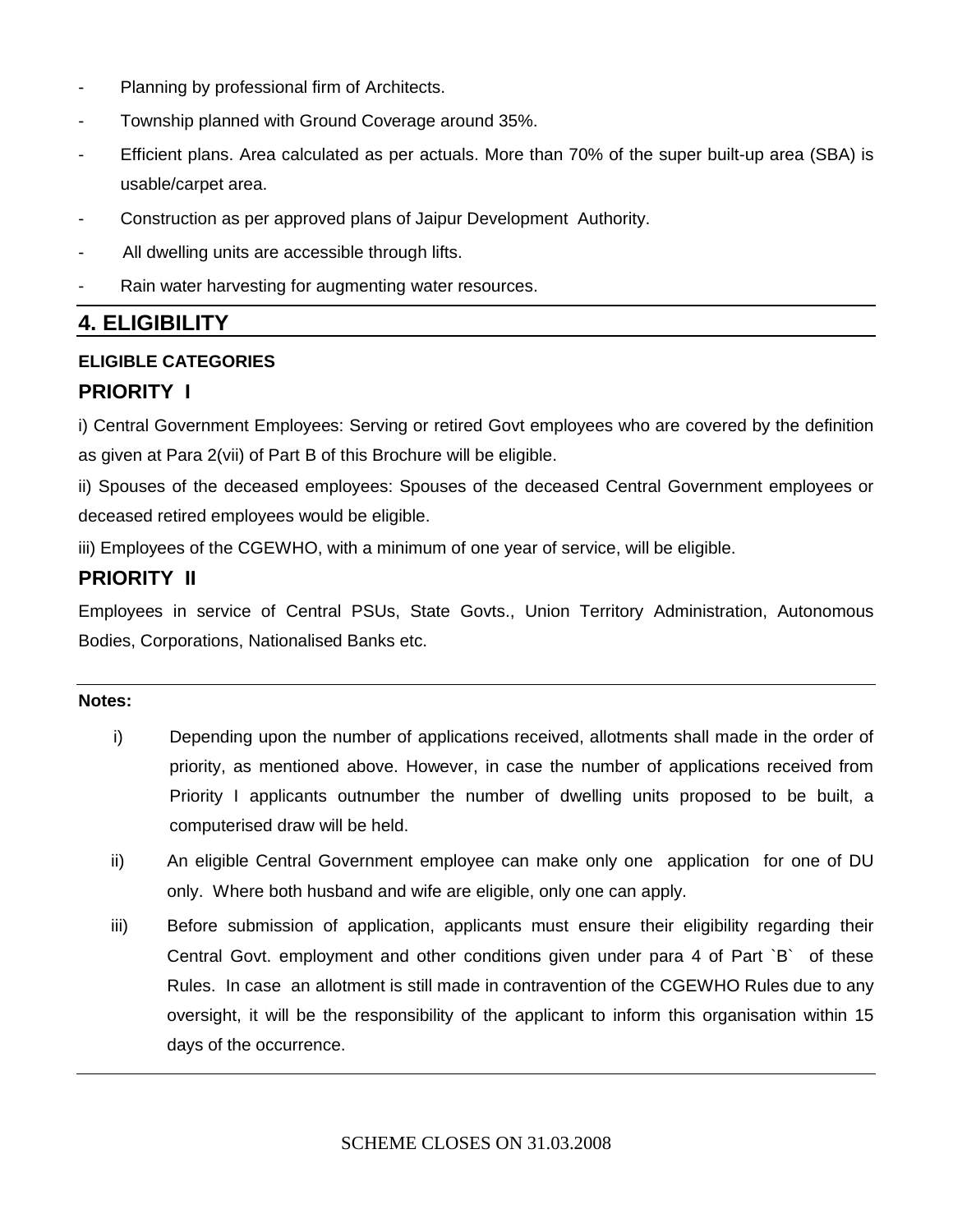# **5. TENTATIVE DETAILS OF DWELLING UNITS**

The project constitutes construction of approx. 570 dwelling units with connected central amenities. The basic tentative details of the dwelling units (subject to change without any notice), are as under :-

| <b>Type</b> | Accommodation                                                                                             | Configuration                 | Approx Super<br>Area in Sq ft | Application<br>Fee $(Rs.)^*$ | EMD (Rs.) | Tentative cost of<br>DU (Rs. in lacs) |
|-------------|-----------------------------------------------------------------------------------------------------------|-------------------------------|-------------------------------|------------------------------|-----------|---------------------------------------|
| A           | Drawing-cum-dining, one<br>bedroom, kitchen, bath, WC,<br>balcony                                         | Stilts/Ground<br>$+11$ floors | 685                           | 500                          | 50,000    | 11.20                                 |
| $\sf B$     | Drawing-cum-dining, two<br>bedrooms, kitchen, two<br>toilets, balcony                                     | --do--                        | 1105                          | 500                          | 50,000    | 18.00                                 |
| $\mathsf C$ | Drawing-cum-dining, three<br>bedrooms, kitchen, two<br>toilets, balcony                                   | --do--                        | 1445                          | 1,000                        | 1,00,000  | 23.50                                 |
| D           | Drawing-cum-dining, 3<br>bedrooms, kitchen, two<br>toilets and one study/servant<br>room with WC, balcony | --do--                        | 1755                          | 1,000                        | 1,00,000  | 28.50                                 |

#### **Notes :**

- i) Types, areas and costs, as indicated above, are tentative and subject to revision. However, further details will be communicated through a `Technical Brochure', after the plans have been approved by the Competent Authority.
- ii) Application Fee is non-refundable. A combined Bank Draft for EMD and Application Fee may be sent.
- iii) EMD is automatically considered as part payment of the instalment(s), on allotment.
- iv) Few car/ scooter parkings under stilts / basement may be provided. Options for the same will be called towards end of the project and allotments made through a computerised draw (in case of higher demand), at extra cost to be intimated then. Cost of parking space (s), if allotted, would be called and become payable at the time of final instalment.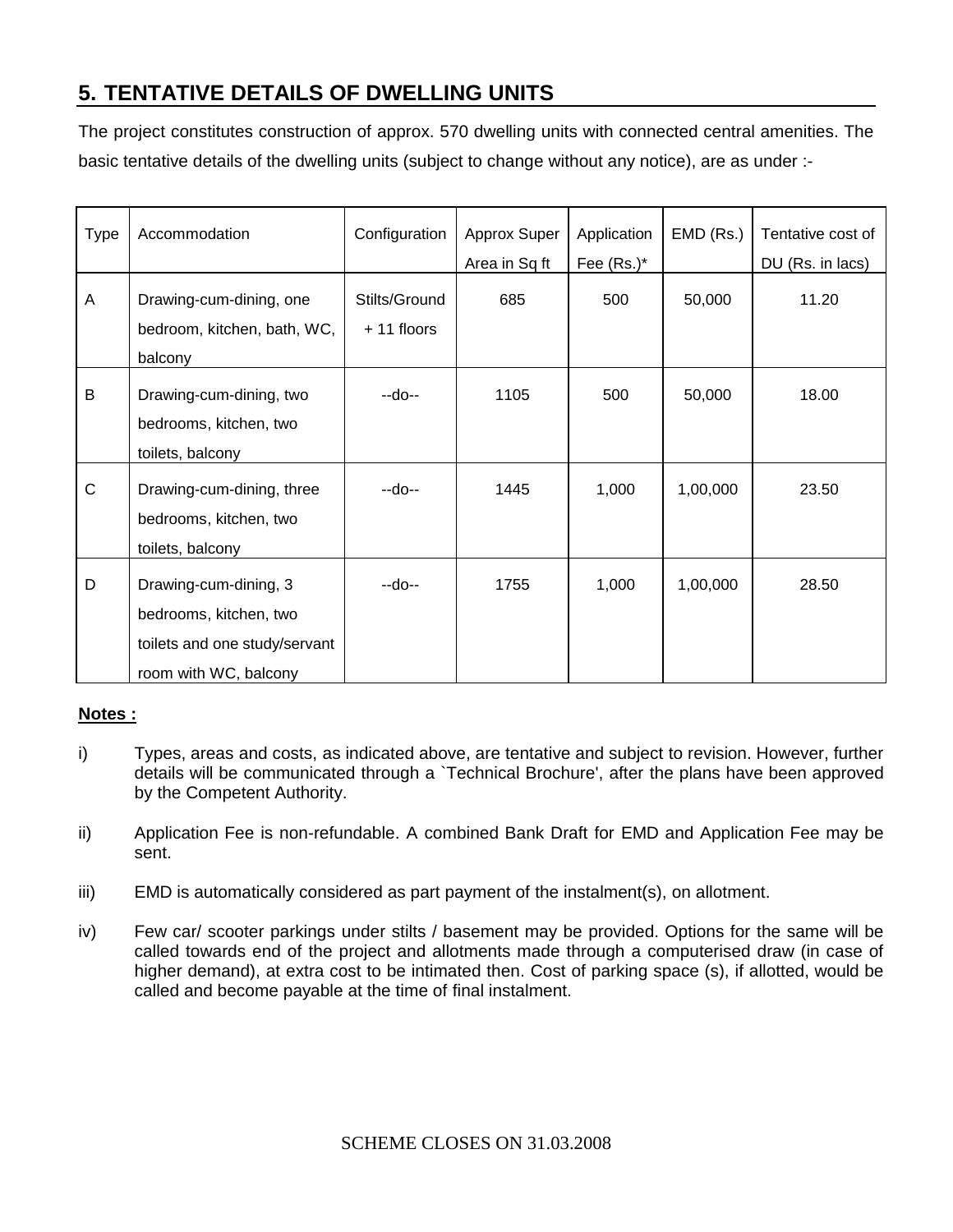# **6. BASIC SPECIFICATIONS**

|                                           | Type A                                                 | Type B        | Type C        | Type D       |
|-------------------------------------------|--------------------------------------------------------|---------------|---------------|--------------|
| Internal finish of<br>Oil bound distemper |                                                        | Same as for   | Same as for   | Same as for  |
| <b>DU<sub>s</sub></b>                     | on walls & white wash                                  | type`A'.      | type `B'.     | type 'C'.    |
|                                           | on ceiling.                                            |               |               |              |
| Internal walls/                           | White wash                                             | Same as for   | Same as for   | Same as for  |
| Ceiling finish of                         |                                                        | type A.       | type B.       | type C.      |
| common area                               |                                                        |               |               |              |
| External walls/                           | Water proofing cement Same as for                      |               | Same as for   | Same as for  |
| finish                                    | paint                                                  | type A.       | type B.       | type C.      |
| Flooring                                  | <b>Vitrified tiles</b>                                 | Same as for   | Same as for   | Same as for  |
|                                           |                                                        | Type A.       | type B.       | type C.      |
| Toilet/ WC                                | Ceramic Tiles flooring                                 | Same as for   | Same as for   | Same as for  |
|                                           | with full height dado                                  | Type A.       | type B.       | type C.      |
| Kitchen                                   | Granite counter,                                       | Same as for   | Same as for   | Same as for  |
|                                           | stainless steel sink                                   | type A.       | type B.       | type C.      |
|                                           | with drain board and 2'                                |               |               |              |
|                                           | high dado above                                        |               |               |              |
|                                           | counter.                                               |               |               |              |
| Door-Shutters                             | Flush doors except                                     | Same as for   | Same as for   | Same as for  |
|                                           | Toilet door shutters                                   | type A.       | type B.       | type C.      |
|                                           | which shall be of F R                                  |               |               |              |
|                                           | Ρ.                                                     |               |               |              |
|                                           | Door & Windows   African teak frames for   Same as for |               | Same as for   | Same as for  |
| frames                                    | doors & Aluminium                                      | type A        | type B.       | type C.      |
|                                           | sections for windows.                                  |               |               |              |
| Windows sutters                           | Aluminium window                                       | Same as for   | Same as for   | Same as for  |
|                                           | shutters.                                              | Type A.       | type B.       | type C.      |
| <b>Electrical wiring</b>                  | Copper                                                 | Same as for   | Same as for   | Same as for  |
|                                           |                                                        | type A.       | type B.       | type C.      |
| Telephone                                 | Two points                                             | Three points. | Three points. | Four points. |
| Outlets                                   |                                                        |               |               |              |
| <b>Central TV</b>                         | Two points                                             | Three points. | Three points. | Four points. |
| antenna points                            |                                                        |               |               |              |

|  |  | Note: Specifications are tentative and are subject to change. |
|--|--|---------------------------------------------------------------|
|--|--|---------------------------------------------------------------|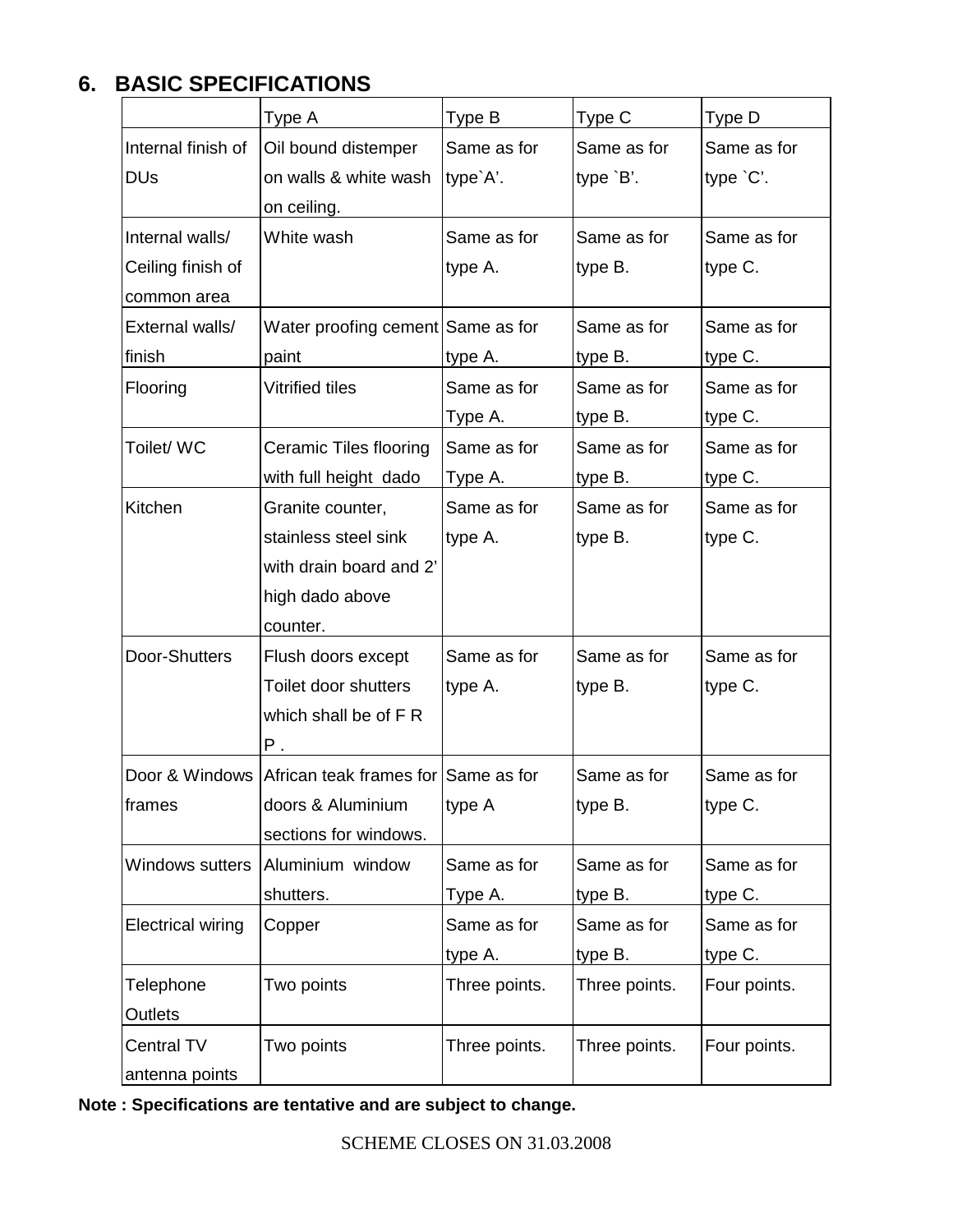# **7. PAYMENT SCHEDULE**

| <b>INSTALMENT</b>        | <b>AMOUNT</b>                          | <b>STAGE</b>                             |
|--------------------------|----------------------------------------|------------------------------------------|
| $\overline{\phantom{a}}$ | EMD, as defined in                     | Alongwith application                    |
|                          | para 5 above                           |                                          |
|                          | 30% of cost of DU                      | On allotment*                            |
|                          | less EMD                               |                                          |
| $\mathbf{  }$            | 15% of cost of DU                      | On commencement of construction          |
| $\mathbf{III}$           | 20% of cost of DU                      | After 4/6 months of previous instalment. |
| <b>IV</b>                | 15% of cost of DU                      | -do-                                     |
| V                        | 20% of cost of DU                      | -do-                                     |
| VI                       | All other charges including            | On offer of possession                   |
|                          | escalations, interest,                 |                                          |
|                          | cooperative society                    |                                          |
|                          | charges, stamp duties,                 |                                          |
|                          | reserve fund and statutory levies etc. |                                          |

\* Allotments shall be made within 3 months from the formal closure of the scheme, including extensions (if any), whichever is later.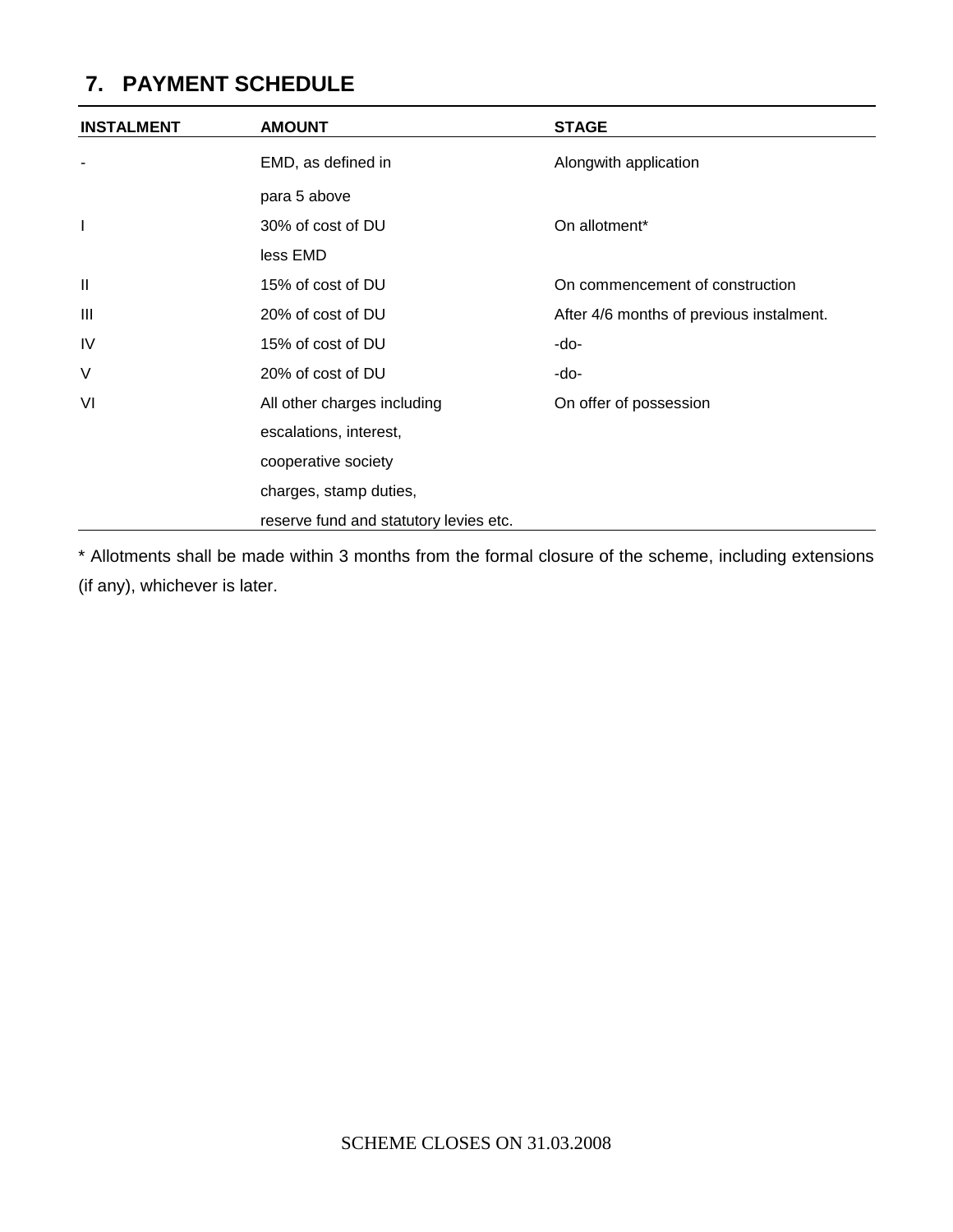#### **NOTES:**

- i. Separate call-up notice for each instalment shall be sent , giving 30 days for effecting the payment.
- ii. All payments are to be made by Bank Drafts only drawn in favour of CGEWHO, A/c No. 18816, Canara Bank, New Delhi. **PERSONAL CHEQUES ARE NOT ACCEPTED, EVEN IF PAYABLE AT PAR.**
- iii. As mentioned in the payment schedule above, escalation component, if any, Apartment Owners' Association charges @ 1.5% of the final cost of the dwelling unit, reserve fund @1.5% of the final cost of the dwelling unit, stamp duties and levies, interest and statutory payments, if any, shall be computed and charged alongwith the final instalment, at the time of offering physical possession of the dwelling unit.
- iv. Beneficiaries are advised to remain in contact with CGEWHO and keep visiting its website regarding issue of call-up notice(s) etc.

#### **8. CONSTRUCTION SCHEDULE**

The construction is likely to commence during middle of the year 2008 and is expected to be completed within 30 months, thereafter. However, commencement of construction is related to the approval of plans by the Jaipur Development Authority.

#### **9. LOAN ARRANGEMENTS**

House Building Advance is admissible to Central Government employees for acquiring houses from the CGEWHO, as per OM NO.I/17015/1/91-H.III dated 4.9.91, issued by the then Ministry of Urban Development against mortgage of the property, in favour of the President of India. Additional funds, if

required, can be borrowed from other Financial Institutions like HDFC, GIC, LIC, Housing subsidiaries of the Nationalised Banks etc. on the basis of second mortgage of property allotted.

**Explanations :** Applicants are to apply for loan directly to their respective Departments/ Financial Institutions. All possible assistance will, however, be provided by the CGEWHO, including the documents, as required by the concerned Institution(s).

#### **10. SALE OF APPLICATIONS**

Intending applicants may obtain the 'CGEWHO Rules' brochure from any of the following at a cost of Rs.100/- in cash or through a Bank Draft in favour of `CEO, CGEWHO', payable at New Delhi :-

- I) Kendriya Vihar I, Sec. 6 Vidhyadhar Nagar, Jaipur 302012 (Tel. No. 0141-2235552).
- ii) CGEWHO's Head office at New Delhi .
- iii) By downloading from CGEWHO's official website. On such a case, Rs.100/- may be added towards cost of Application Form.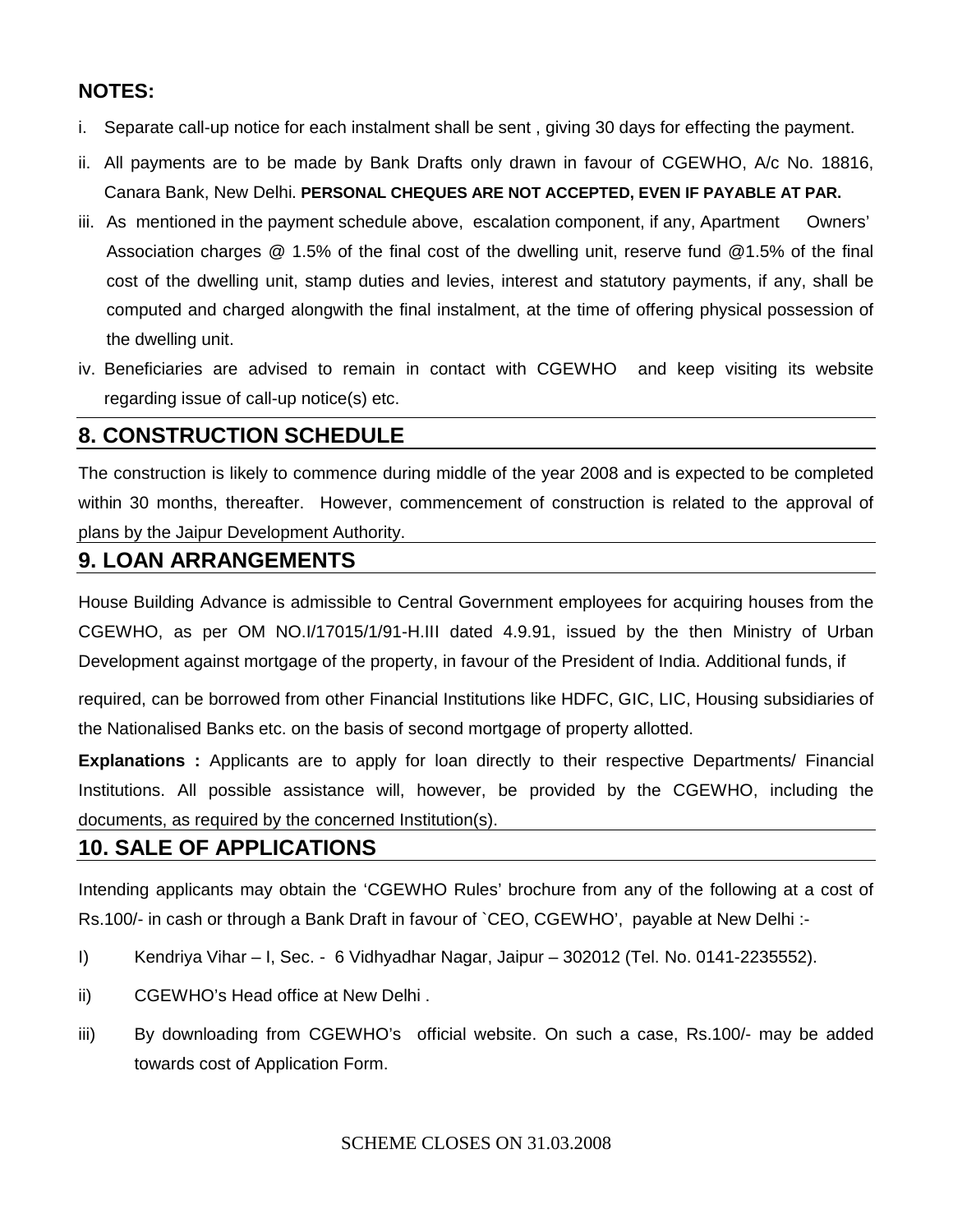# **11. RECEIPT OF APPLICATIONS**

Duly completed applications will be received only at the Head Office at New Delhi, either by post or by hand. Applications by hand can be deposited in the office on all the working days between 0930 to 1300 hrs.

## **SCHEME CLOSES ON 31.03.2008 12. ALLOTMENT**

After the receipt of application forms, complete in all respects, from all the eligible applicants, a computerised draw will be conducted at the Head Office in case of over subscription, within three months of the formal closure of the scheme. If conducted, the results of the `draw` will be communicated individually. Otherwise allotments shall be made to all the eligible applicants.

#### **13. REFUNDS**

Refund to unsuccessful allottees will be made within three months from the last date of closing of the scheme. As per rules of the Organisation, interest @ 5% per annum is payable, if the Earnest Money is not refunded to unsuccessful allottees within 3 months from the last date of closing of the Scheme.

#### **14. IMPORTANT POINTS**

i) **Change of Address :** All correspondence will be made with the applicants/ beneficiaries on the address mentioned at Sl No. 11 of the Application Form. Any change of address should be notified to the CGEWHO, New Delhi, in the format given below :

| NAME OF THE SCHEME         |                                   |
|----------------------------|-----------------------------------|
| <b>NAME OF BENEFICIARY</b> | --------------------------------- |
| <b>REGISTRATION NO.</b>    |                                   |
| <b>NEW ADDRESS FOR</b>     |                                   |
| <b>CORRESPONDENCE</b>      |                                   |
| <b>SIGNATURE</b>           |                                   |
| <b>DATE</b>                |                                   |
| <b>PLACE</b>               |                                   |

ii) In order to provide prompt and efficient service to the beneficiaries visiting our office, for deposit of applications, depositing payment and scheme enquiries, you may contact our office on any of the l working days between 0930 and 1300 hrs.

iii) Beneficiaries are advised to ensure that their Registration Nos. and names are mentioned correctly, while remitting payments and corresponding with this office.

SCHEME CLOSES ON 31.03.2008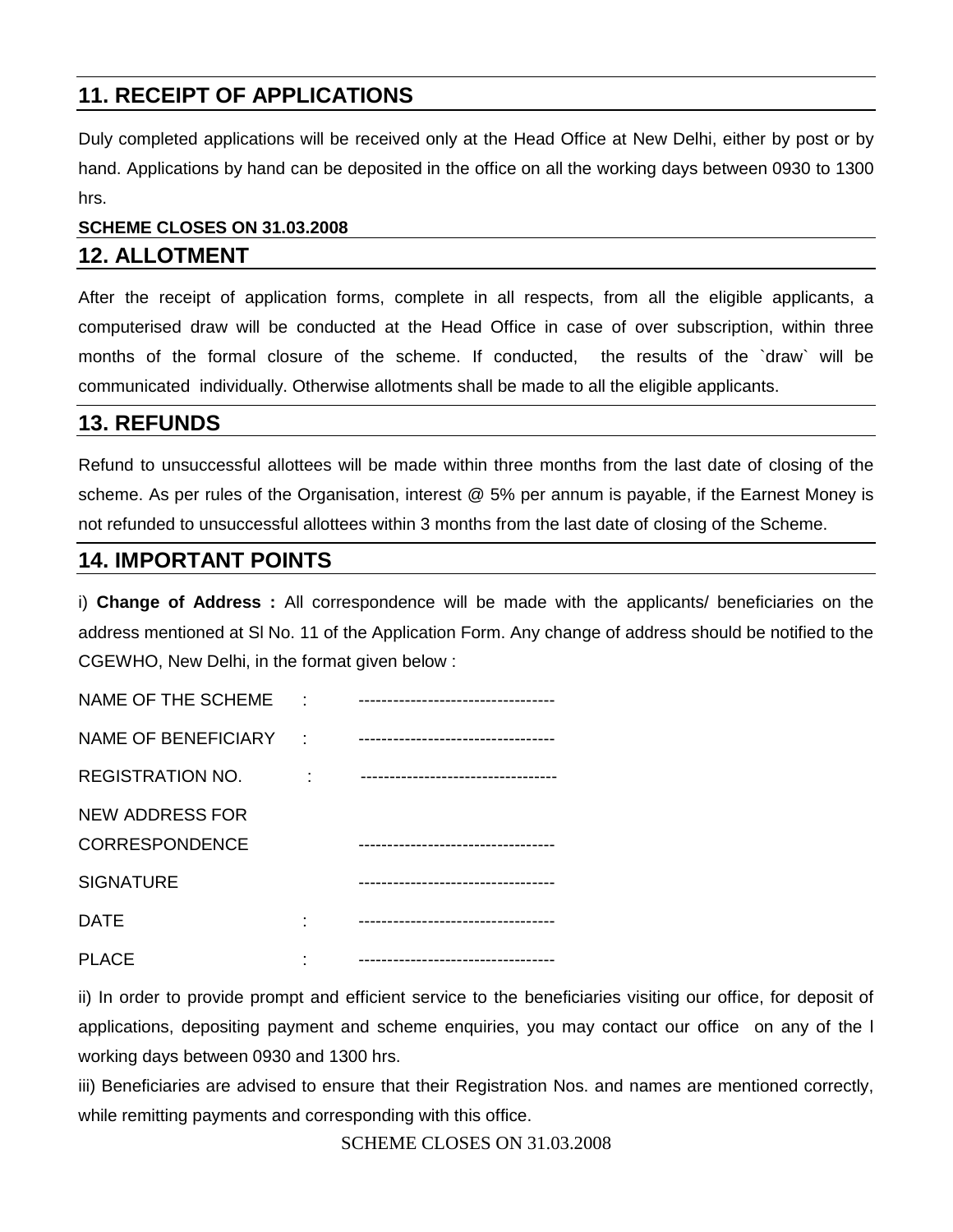iv) Beneficiaries are requested to send their payments under a separate covering letter as per proforma placed at Annexure II and not to club their queries, in the same letter.

v) Call-up notices for instalments are sent to all the confirmed beneficiaries, mentioning therein the last date of payment. For payments received beyond the stipulated date, interest becomes chargeable, as per Para 18 of the 'CGEWHO Rules'. Waiver of interest is not possible and hence beneficiaries are advised not to enter into avoidable correspondence requesting for waiver of interest.

vi) Beneficiaries forwarding the Tripartite Agreement for availing HBA/ loan from HDFC/ LIC/ GIC etc. are requested to forward one extra copy of the agreement. All copies should be signed by the beneficiaries and duly witnessed. One copy will be retained and the remaining copies, duly signed by the authorised signatory, will be sent back to the beneficiary.

vii) Interest @ 15% per annum is charged for late payment of instalment (for exact number of days). Interest is also charged to late joiners on all the instalments called for at the time of joining (from the respective dates of instalments) as stated above. In case of change from lower category to higher category, interest on differential amount is charged on each instalment. No interest is paid to waitlisted applicants to whom confirmed allotment has been made. No interest is paid when a beneficiary withdraws from a scheme. Interest is paid to waitlisted applicants @ 7% per annum, provided they are on the waiting list for a minimum period of one year. Waitlisted applicants will not be entitled to interest if allotment made to them is not accepted. However, they will not be charged any cancellation charges also. No interest is paid in case a beneficiary changes from higher to lower category. No interest is paid for early payment of instalment. No interest is paid if the project is delayed due to any circumstances whatsoever. Interest on EMD to non-allottees, in the case of draw is paid only under reasons explained in Para (12) of Part B of CGEWHO brochures. **INTEREST ADJUSTMENTS ARE MADE AT THE TIME OF CALLING UP OF THE FINAL INSTALMENT.**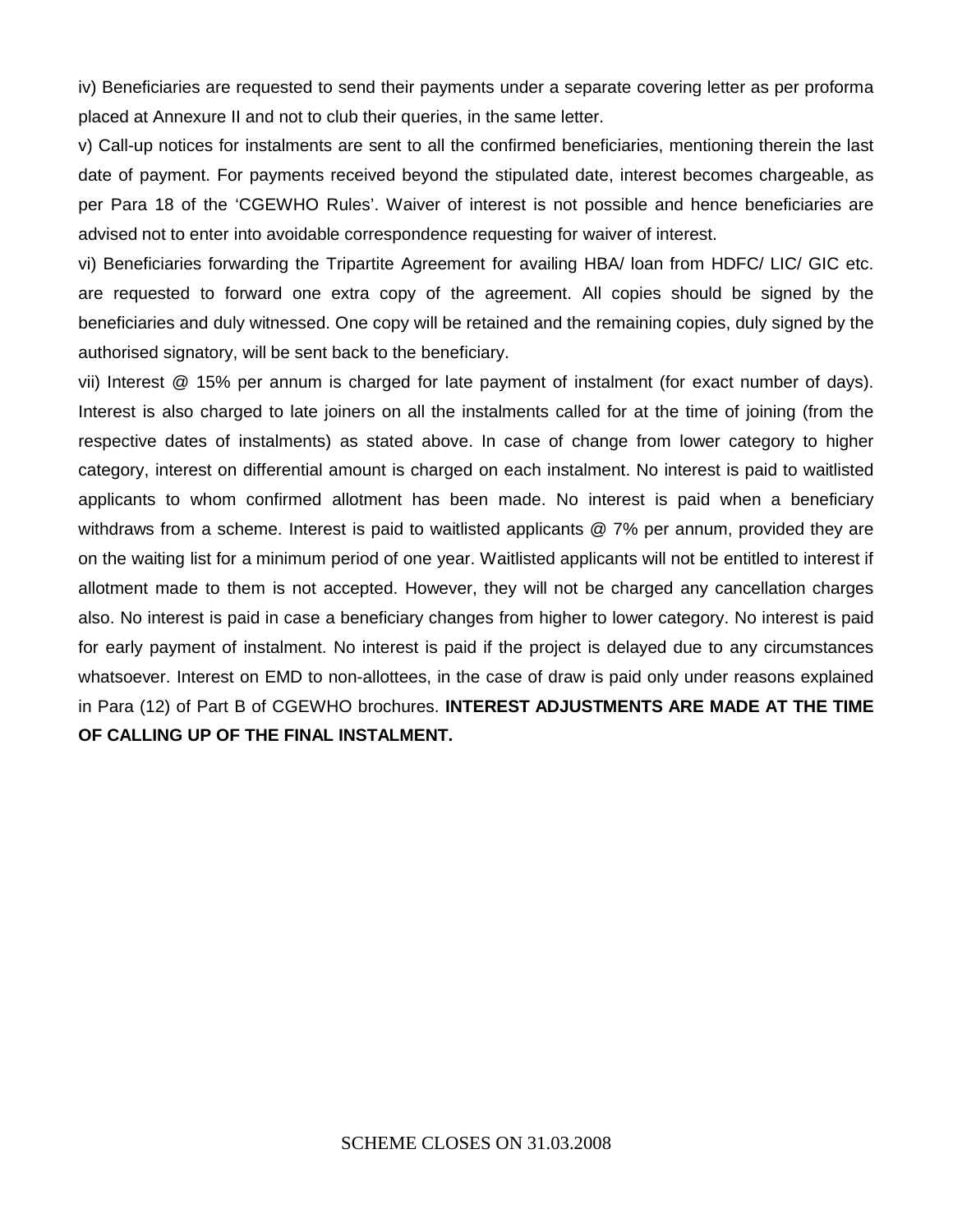# **PROFORMA FOR PAYMENT DEPOSIT**

(Photocopy may be used)

| From:                                              |  |
|----------------------------------------------------|--|
|                                                    |  |
| Registration No.                                   |  |
|                                                    |  |
|                                                    |  |
| To,                                                |  |
| The C.E.O.                                         |  |
| <b>C.G.E.W.H.O.</b>                                |  |
| 6th Floor. "A" Wing,                               |  |
| Janpath Bhawan, Janpath,                           |  |
| <b>New Delhi-110001</b>                            |  |
|                                                    |  |
| Sub: Deposit of Instalment Against Registraion No. |  |

# **\_\_\_\_\_\_\_\_\_\_\_\_\_\_\_\_** Sir, Enclosed herewith please find the following Demand Draft/Banker's Cheque against\_\_\_\_\_\_\_\_\_\_\_\_\_\_\_\_\_\_\_\_\_\_\_\_\_\_\_\_\_\_\_\_\_\_\_ instalment for the \_\_\_\_\_\_\_\_\_\_\_\_\_\_\_\_\_\_\_\_\_\_\_\_\_\_\_\_\_ Housing Scheme. This amount has been drawn from my H.B.A./Housing Loan from HDFC, GICHFL, LICHFL, Bank/ Other financial Institutions (name) \_\_\_\_\_\_\_\_\_\_\_\_\_\_\_\_\_\_\_\_\_\_\_\_\_\_\_\_\_\_\_\_\_\_\_\_\_\_\_\_\_\_\_\_\_\_\_\_\_\_\_\_\_\_\_/Personal Resources. **Sl.No. D.D./Banker's Cheque No. Date Amount Drawn on (Bank Name)** \_\_\_\_\_\_\_\_\_\_\_\_\_\_\_\_\_\_\_\_\_\_\_\_\_\_\_\_\_\_\_\_\_\_\_\_\_\_\_\_\_\_\_\_\_\_\_\_\_\_\_\_\_\_\_\_\_\_\_\_\_\_\_\_\_\_\_\_\_\_\_\_\_\_\_\_\_\_\_\_\_ \_\_\_\_\_\_\_\_\_\_\_\_\_\_\_\_\_\_\_\_\_\_\_\_\_\_\_\_\_\_\_\_\_\_\_\_\_\_\_\_\_\_\_\_\_\_\_\_\_\_\_\_\_\_\_\_\_\_\_\_\_\_\_\_\_\_\_\_\_\_\_\_\_\_\_\_\_\_\_\_\_ \_\_\_\_\_\_\_\_\_\_\_\_\_\_\_\_\_\_\_\_\_\_\_\_\_\_\_\_\_\_\_\_\_\_\_\_\_\_\_\_\_\_\_\_\_\_\_\_\_\_\_\_\_\_\_\_\_\_\_\_\_\_\_\_\_\_\_\_\_\_\_\_\_\_\_\_\_\_\_\_\_ Total Rs.\_\_\_\_\_\_\_\_\_\_\_\_\_\_\_\_\_\_\_\_ Thanking You, Yours faithfully, (Signature) Date \_\_\_\_\_\_\_\_\_\_\_\_\_\_\_\_\_\_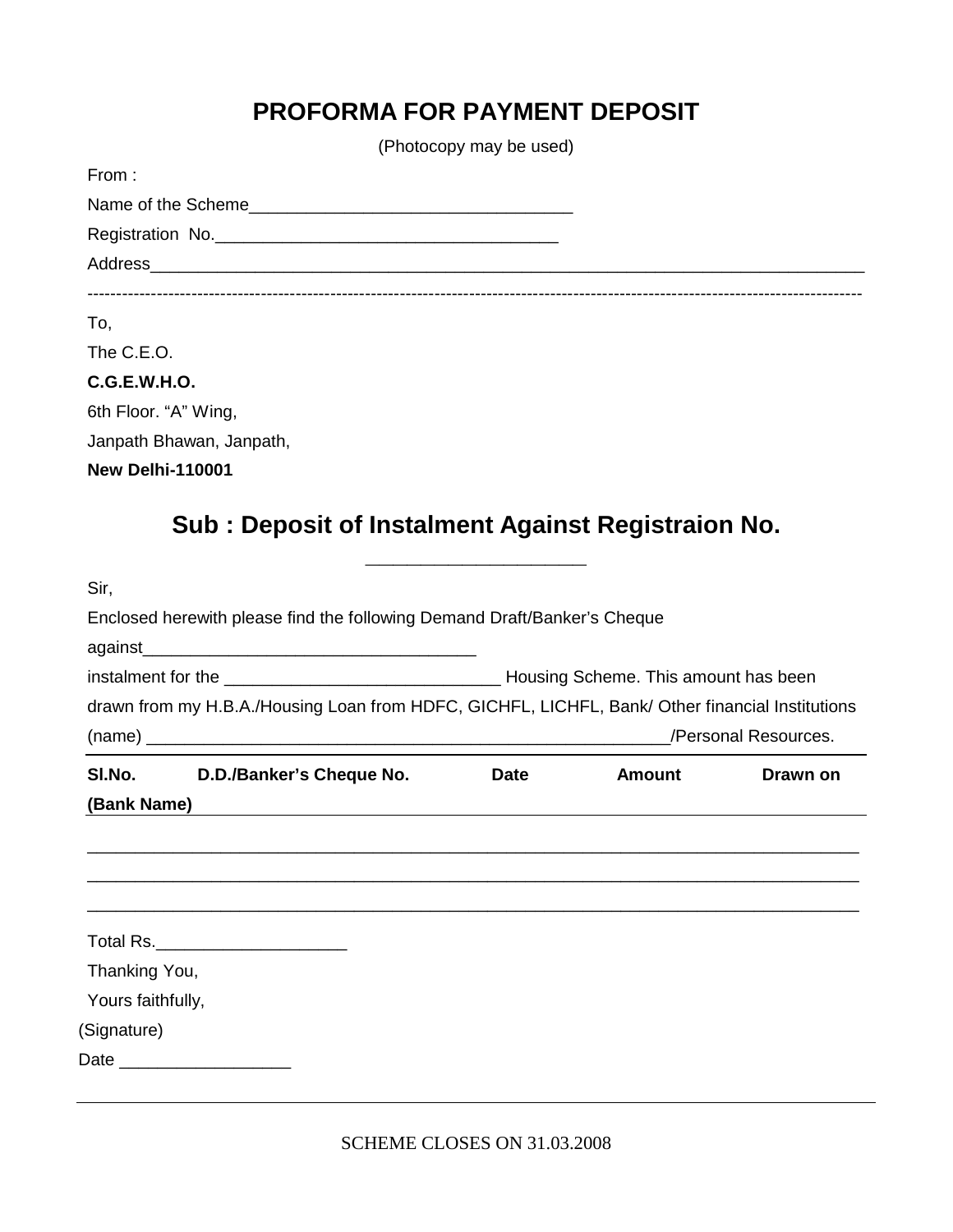# **PART `B` : CGEWHO RULES**

#### **1. PREAMBLE**

i) The Central Government Employees Welfare Housing Organisation is a 'Society' established to promote, control and coordinate the development of housing schemes at selected places, all over India, on "no profit-no loss" basis as a welfare measure. The Society is a registered body under the Societies Registration Act of 1860.

ii) Its aim is to provide welfare housing service of quality to the Central Government employees.

iii) The rules have been drawn up to give the Central Government employees, serving and retired, a perception of the task and an understanding of the Organisation's commitment to them and their own obligations in this matter. Such a brochure cannot be all comprehensive. Applicants may, therefore, contact the organisation's Head Office in New Delhi for clarifications.

#### **2. DEFINITIONS**

i) 'General Body' means members enlisted under Para 6 of the Memorandum of Association.

ii) 'Governing Council' means members enlisted under Para 5 of the Memorandum of Association.

iii) 'CGEWHO' means the Central Government Employees Welfare Housing Organisation.

iv) 'Scheme' means the self-financed housing project announced by the CGEWHO.

v) 'Dwelling Unit' means a single storey/ duplex type/ flat type of housing unit constructed in independent group housing or multistoreyed construction or marked plots.

vi) 'Beneficiary' means an eligible applicant whose booking for a dwelling unit has been confirmed by the CGEWHO, through an Allotment Letter.

vii) For the purpose of CGEWHO, a Central Government employee is an individual who is appointed by or on behalf of the President of India and whose pension, both charged and voted, is debitable to the Consolidated Funds of India.

### **3. ELIGIBILITY**

#### **PRIORITY - I**

i) Central Government Employees: Serving or retired Govt employees who are covered by the above definition will be eligible.

ii) Spouses of the deceased employees: Spouses of the deceased Central Government employees or deceased retired employees would be eligible.

iii) Employees of the CGEWHO, with a minimum of one year of service, will be eligible.

SCHEME CLOSES ON 31.03.2008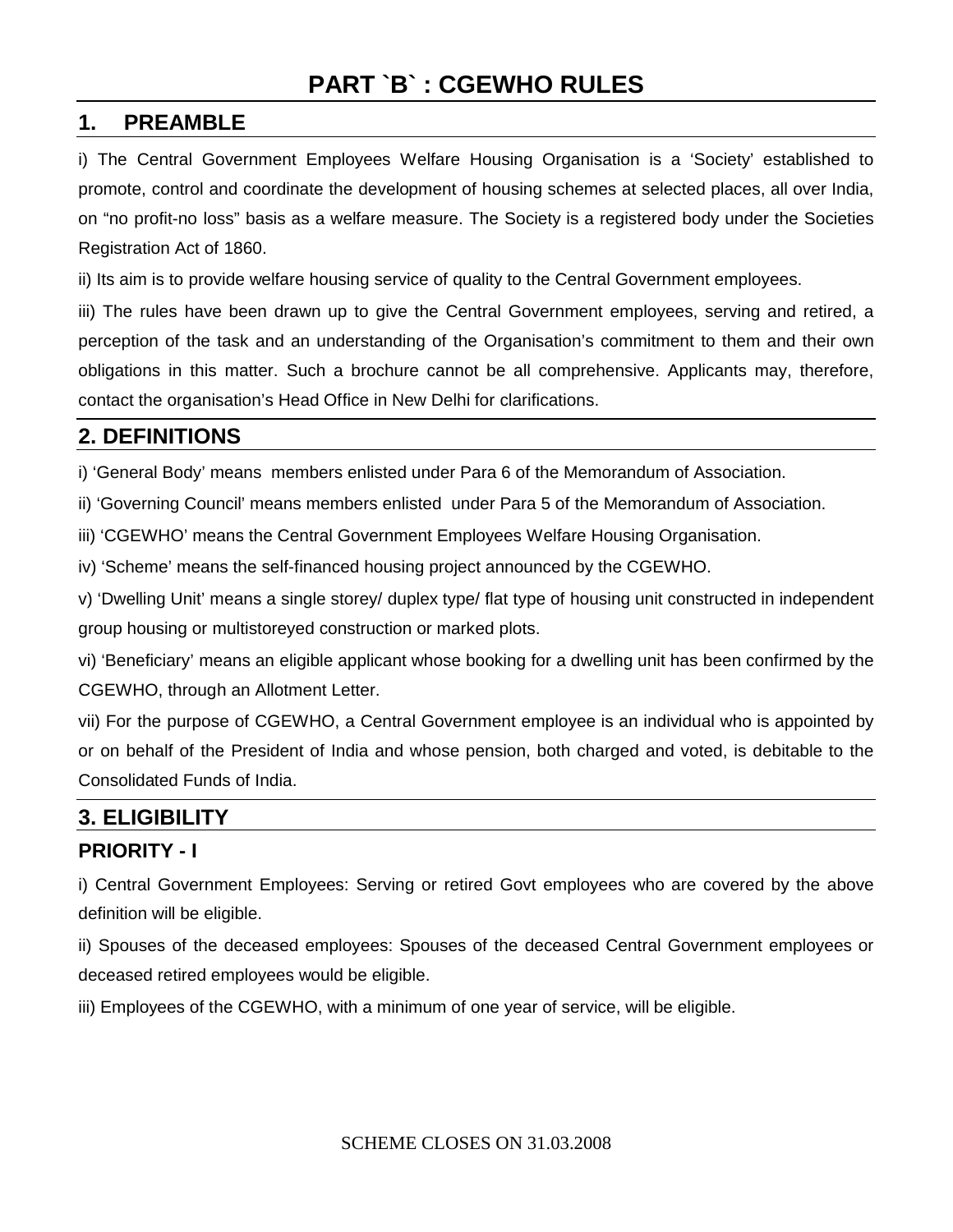#### **PRIORITY - II**

Employees in service of Central PSUs, State Govts., Union Territory Administration, Autonomous Bodies, Corporations, Nationalised Banks etc.

**Note:** Depending upon the number of applications received, allotments shall be made in the order of priority, as mentioned above. However, in case the number of applications received from Priority I applicants outnumber the number of dwelling units proposed to be built, a computerised draw will be held.

### **4. SPECIAL ELIGIBILITY CRITERIA**

i) Where both husband and wife are eligible, only one of them can apply.

ii) Employees, serving or retired, owning residential property, in his/her, or in the name of his/her spouse in the city/town, where the CGEWHO is planning a Scheme, will not be eligible for that Scheme. For this purpose, urban agglomerates contiguous to the city of the scheme (e.g. Delhi, NOIDA, Greater NOIDA, Gurgaon, Faridabad) will be considered as one city / town / location.

iii) Employees will be entitled to only one dwelling unit under CGEWHO Schemes anywhere in the country.

iv) An employee who has been dismissed from the service, would cease to be a beneficiary of the Scheme and will not be eligible to apply.

v) Eligibility and other conditions attached to the allotment of land by the Municipal and Local Development Authorities, as applicable to such Scheme, would prevail.

vi) The terms and conditions, as imposed by the Land Allotting Agency/Plans Approving Authority, in respect of cost, FAR, Bye-laws, eligibility etc, shall prevail and be binding on the beneficiary of the CGEWHO.

#### **5. HOUSING CONCEPT**

Subject to availability of land, dwelling units and garages in single units, multiple units, row housing, multi-storeyed building, group-housing or marked plots may be planned, subject to the approval of the local civic authorities. These plans will be announced as Scheme, as applicable.

#### **6. TYPE OF HOUSES**

The CGEWHO may build houses or flats of the following types: One bed-room units - Type A; Two bedrooms units - Type B; Three bed-rooms units - Type C and Three bedrooms & a study/ Four bedrooms units - Type D. These may be built with or without scooter/car garages. The design, the layout and the built-up area in each type may vary from place to place. More types may be added with consequent change in Rule 7. Please refer to Part A of this brochure for more details.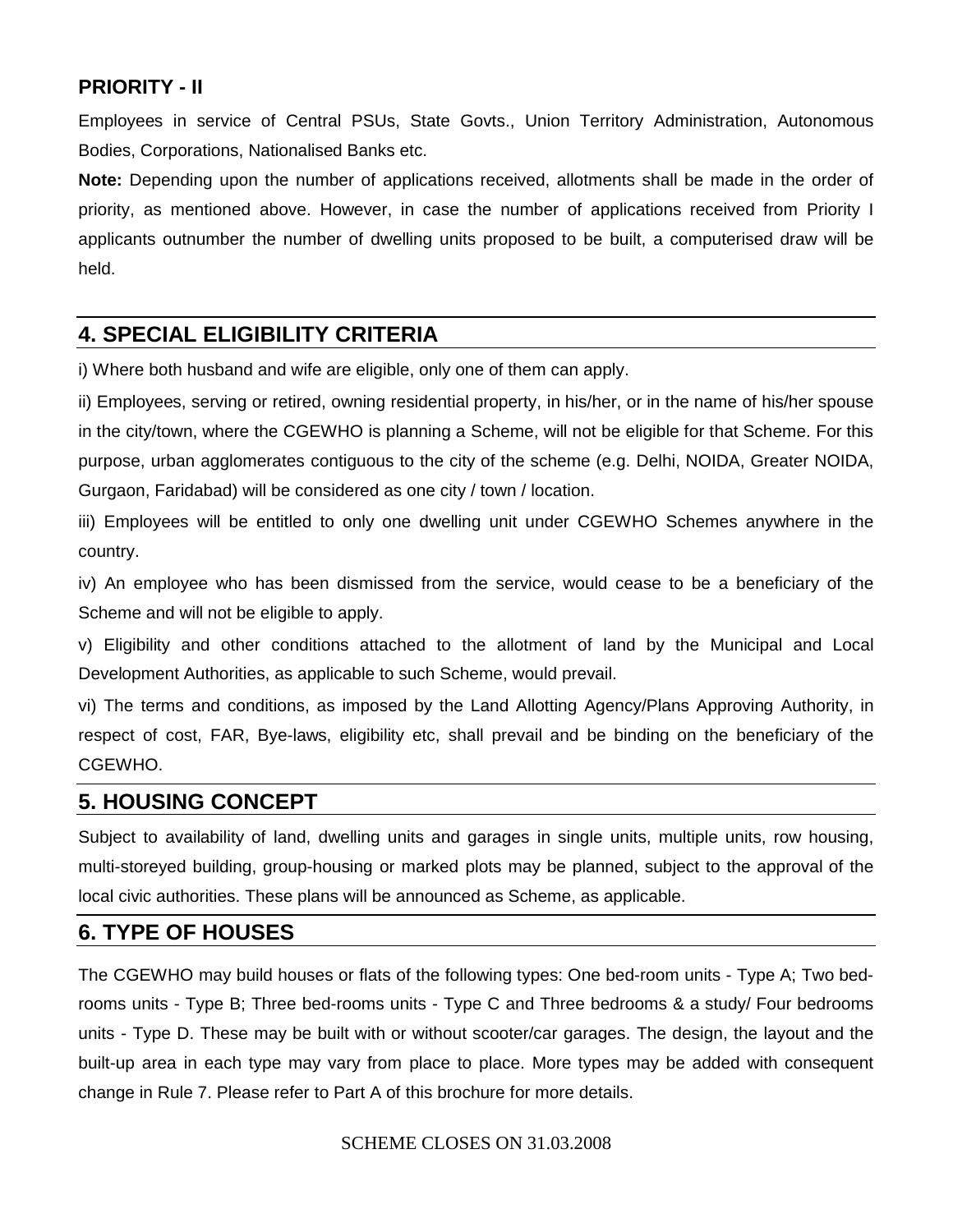# **7. OPTION TO APPLY FOR TYPE OF UNIT**

The applicant may apply for any one of the above types of units linked with the Group to which he/she belongs, as under:

Type A - D, C, B & A Groups

Type B - C, B & A Groups

Type C - B & A Groups

Type D- A Group

Notes:

i) Change of dwelling unit from one type to another type, provided otherwise eligible as per this para, can be entertained subject to payment of additional Application Fee and Earnest Money, as applicable, and availability of vacancies in that particular type of dwelling unit. However, change to a lower type of category will not entitle the applicant for refund of differential Application Fee but will entitle him for refund/appropriate adjustment of the differential Earnest Money paid.

ii) Change from one scheme to another scheme is not permitted. For doing so, an applicant should first withdraw/undertake to withdraw his allotment from the existing scheme and apply afresh in the new scheme, if he so desires (subject to payment of cancellation charges, as per rules).

iii) Request for change of DU from one type to another, within the same scheme, or change from one scheme to another, after physical possession of the originally allotted DU has been taken, are liable to be rejected. Further, in case the change as mentioned at subparas (i) & (ii) above have been agreed to and implemented, it will be construed that the applicant had joined the revised type of DU/ scheme from the very inception and all the payments received/ yet to be received will be treated, accordingly. CGEWHO's decision in this regard shall be final and the beneficiary will not have any claim whatsoever.

iv) In case, an existing beneficiary of the CGEWHO, under any other scheme, wishes to apply for the present Jaipur (Ph-II) Housing Scheme, he may do so by paying the Application Fee only and clearly stating in the 'Affidavit' the facts regarding his earlier registration with the CGEWHO. In the event of confirmed allotment under Jaipur (Ph-II) Housing Scheme, the concerned beneficiary will have to surrender either of the two registrations. In case of surrender of original allotment, withdrawal charges shall be deducted, if applicable, as per the rules and remaining amounts transferred under the Jaipur (Ph-II) Housing Scheme. Failure to state the facts in the application may invite cancellation of both the applications/ allotments.

## **8. PLANS AND SPECIFICATIONS**

Plans and specifications will be drawn up for each type of dwelling unit to meet the basic needs of the group and conforming to the bye-laws of the civic authorities. Different specifications may be considered for each type of dwelling unit.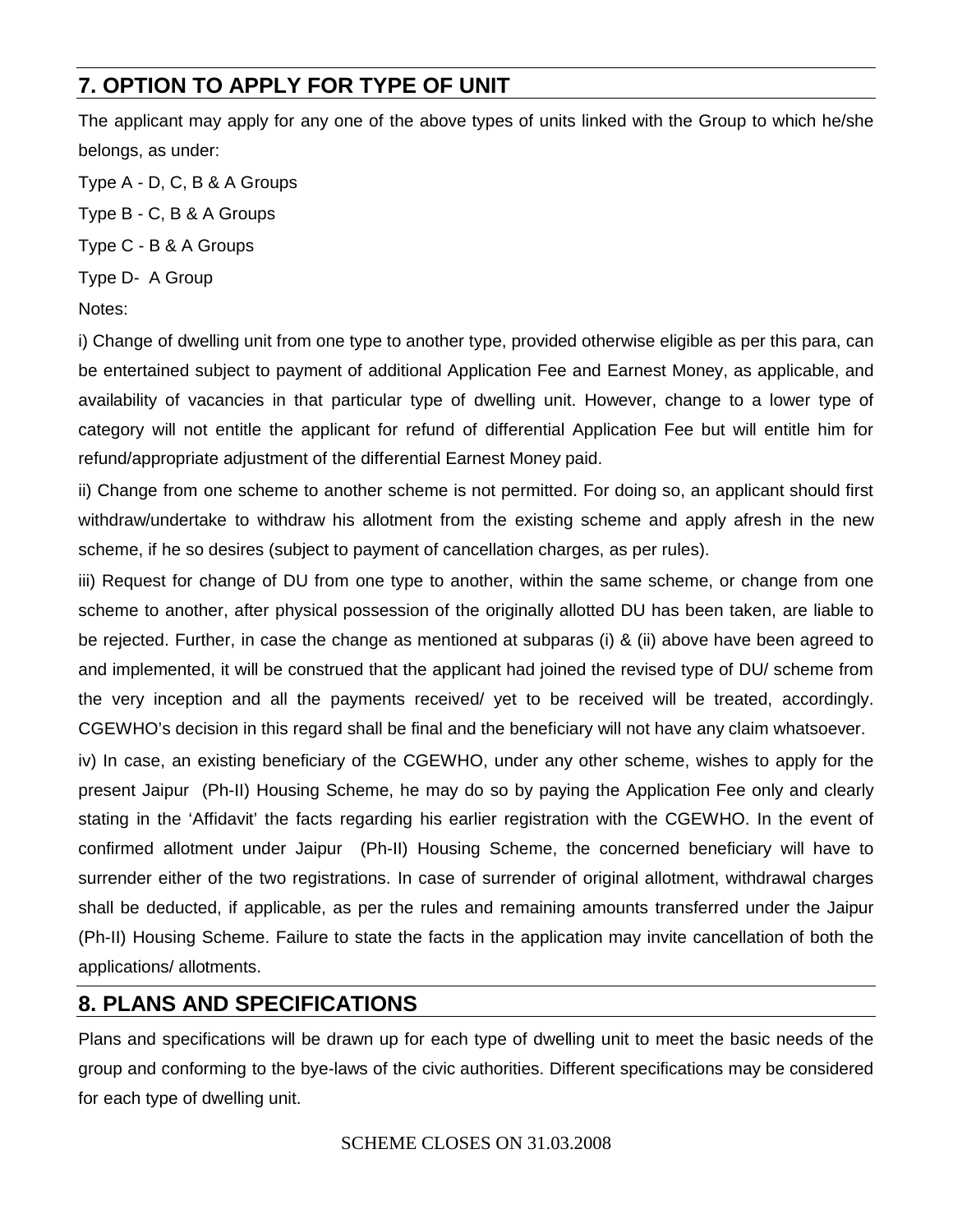### **9. TECHNICAL BROCHURE**

After approval of the plans by the local statutory authorities, the plans of dwelling units and layout and the major specifications will be published in a Technical Brochure and circulated to all the beneficiaries (coinciding with calling-up of the IIIrd instalment). These, however, are subject to change prior to or during execution, at the discretion of the CGEWHO. CGEWHO undertakes construction of the housing projects as per approved plans and beneficiaries shall have no right to claim any damages or challenge the methods or procedures adopted during the construction.

#### **10. STATIONS**

Major building efforts of the CGEWHO will be concentrated in areas where there is concentration of Central Government employees. Other places may be added depending on availability of land and the likely demand.

### **11. MASTER PLAN**

A Master Plan of projects drawn up for a period of 5 years at a time will be promulgated for the benefit of all Central Government employees. Revised Schedule will be announced every year when the Master Plan is rolled.

### **12. HOW TO APPLY**

i) The CGEWHO will announce the Scheme, giving location, station, types, covered areas and approximate cost of each unit for inviting applications.

ii) An employee who is eligible to become a beneficiary, may purchase the CGEWHO Rules/ Scheme Brochure along with Application Form from the nominated office/Head Office, on payment of Rs. 100/- in cash or through a bank draft drawn in favour of 'CEO, CGEWHO' payable at New Delhi.

iii) On receipt of the Application Form and the 'CGEWHO Rules', the applicant should fill the Form and return the same to the CGEWHO by the specified time, alongwith :

a) Bank draft for the non-refundable Application Fee, as under:

Rs. 500 for Types A & B

Rs. 1000 for Types C & D

b) Bank draft for refundable Earnest Money, as under :

Types A & B - Rs. 50,000

Types C& D Rs. 1,00,000

c) Affidavit as per the format prescribed in the CGEWHO Rules Book.

d) Pay slip or copy of PPO, duly attested.

Notes: No interest will be payable on Earnest Money deposited alongwith the application for the first three months calculated from the day following the closing date of scheme, including extension, if any.

#### SCHEME CLOSES ON 31.03.2008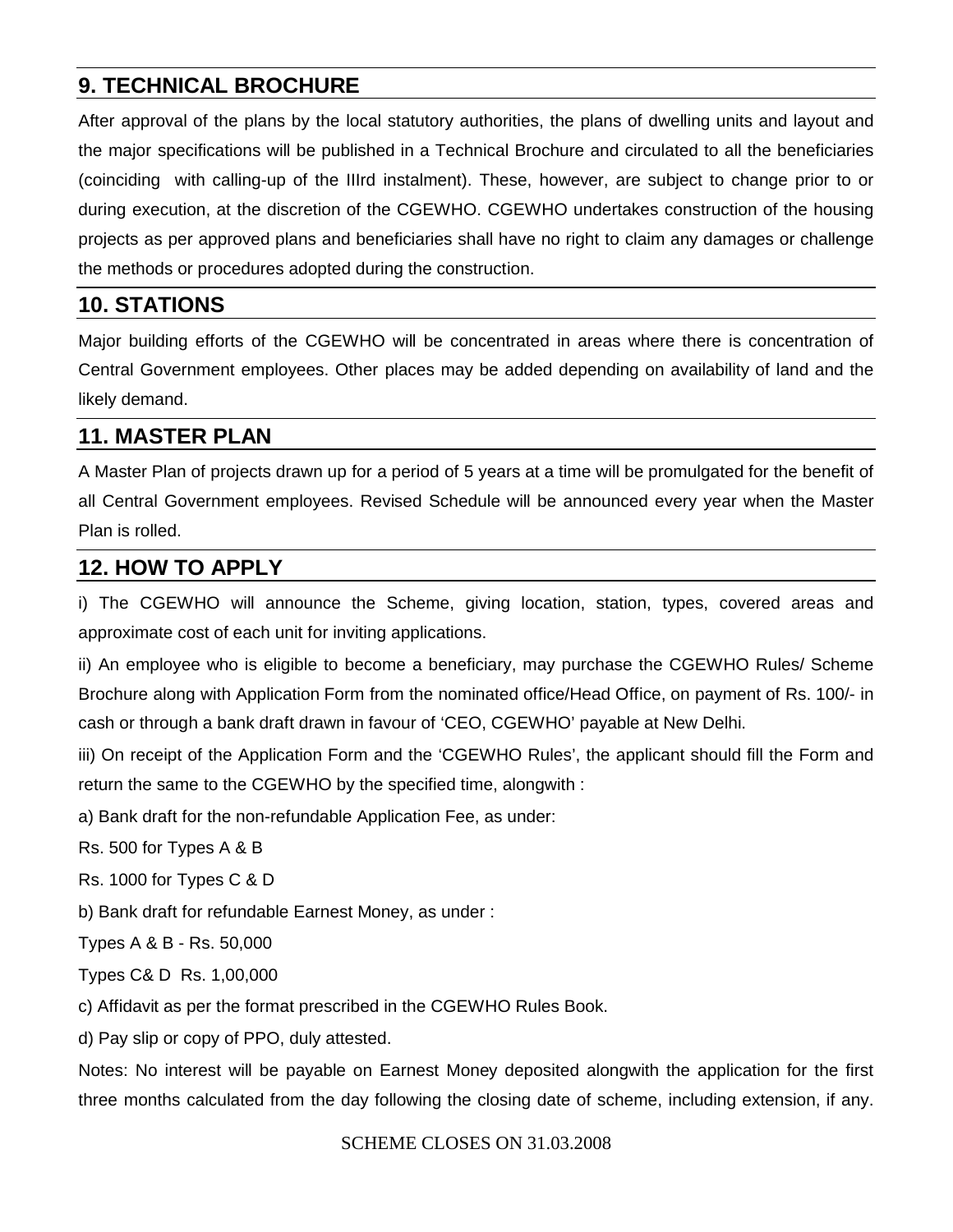Thereafter, beyond three months a simple interest @ 5% per annum will be payable to unsuccessful allottees till the date of refund. On allotment, the Earnest Money paid (alongwith the application) shall be deemed to be a part of the instalment(s) and the beneficiary will be treated as if he had made part payment of the first instalment.

### **13. REGISTRATION OF APPLICATIONS**

On scrutiny of the Application Form, the applicants will be registered for a dwelling unit in the Scheme.

### **14. RESERVATION FOR SC/ST APPLICANTS**

15% & 7.5% of the DUs of all the types in all the housing schemes of CGEWHO will be reserved for SC/ST applicants, with a stipulation that there will be a minimum of one DU of each type in the reserved category and fractions, if any, will be rounded off to the nearest full number. The procedure adopted in such allotments shall be as under;

- i) In case of more number of applicants belonging to SC/ST categories, after first conducting the draw for the reserved categories alone, unsuccessful applicants shall be considered in the draw for general category of applicants. Those who will succeed in the general draw will get a confirmed allotment, and the remaining applicants, if any, shall be placed on the general waiting list as well as the one created especially for the reserved category of applicants. However, in case of less number of applications than the number of DUs reserved, the balance DUs (after giving confirmed allotment to the applicants belonging to the reserved category) shall automatically stand de- reserved, and will be considered in the general draw.
- ii) The applicants desirous of being considered in the 'Reserved' category, will be required to submit an attested photocopy of the 'Caste' Certificate from the appropriate authority.
- iii) These `Reservations' ' apply to Priority I applicants only.

### **15. CONFIRMATION OF BOOKING**

If the registered applicants for a given project exceed the number of dwelling units, computerised draw will be held at the Head Office separately for each type. Successful applicants will be given 'confirmation of booking' by an Allotment letter.

### **16. COST OF DWELLING UNITS**

SCHEME CLOSES ON 31.03.2008 The cost of dwelling units, with or without garages, for each Scheme will be worked out by the CGEWHO and intimated at the time of announcing the Scheme. The cost will, interalia, include interest on investment in land purchased for a scheme, common amenities, cost of reserve funds, charges towards registration of land etc. The costs will be reviewed at different stages of construction and will be subject to escalation, on account of market prices, labour wages, Cooperative Society/Apartments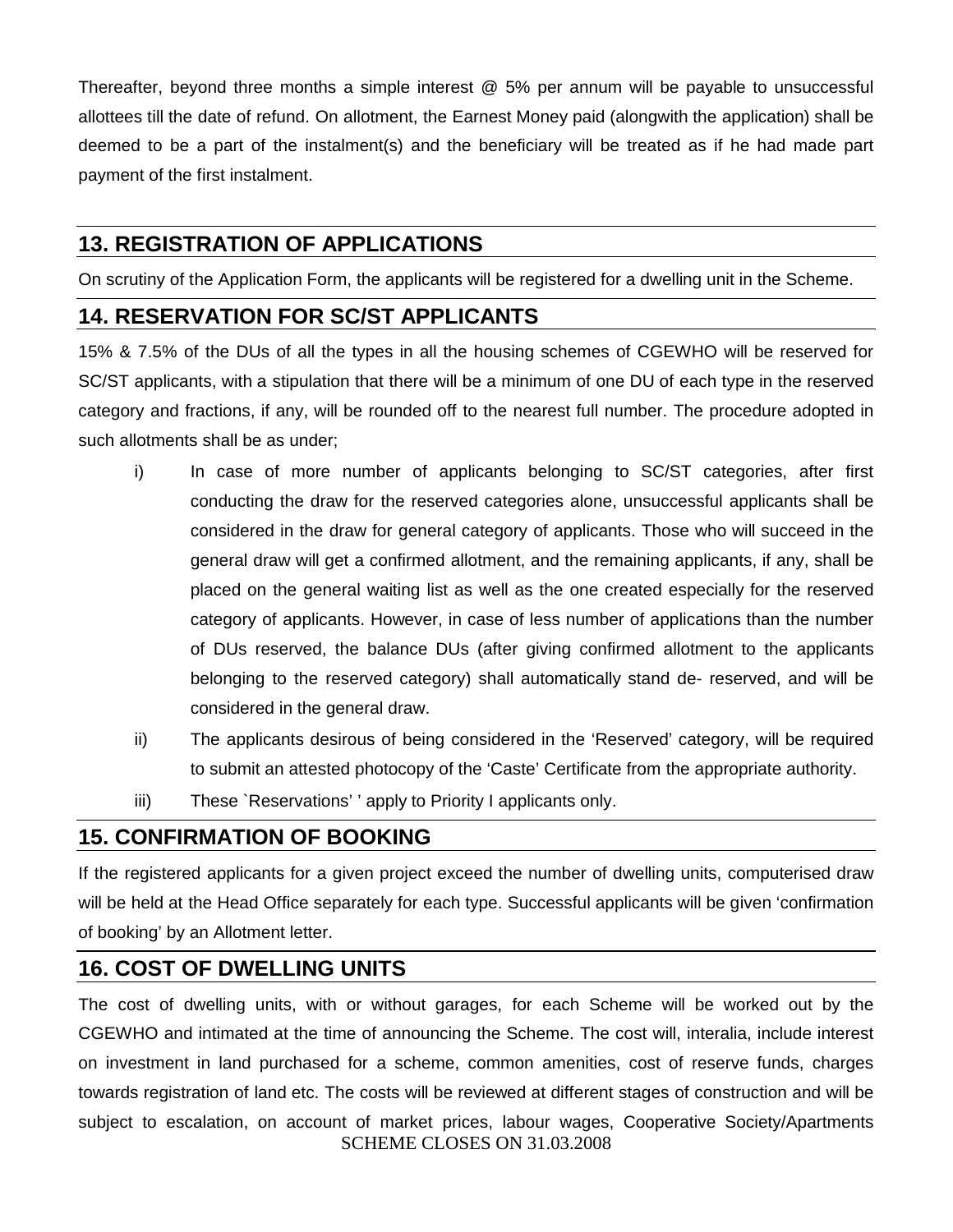Owners' Association charges, essential alterations, additions etc. All revisions of cost will be charged to the beneficiaries and they will be liable to pay the same.

Computerised draw of lots is conducted towards end of the project for allotment of specific floors/ flats. Options for floor preferences are called only when lift facility is not available. Differential costing between different floors is resorted to wherever lift facility is not provided.

Note: CGEWHO works on "No Profit - No Loss " basis and the cost of project is worked out after taking into account the known liabilities at the time of issuing the final-call up letter. The same is distributed amongst the beneficiaries. Demands for taxes such as Property/House/Non-Agriculture or any other tax, received after computation of the cost, shall be borne by and be the responsibility of the beneficiary to whom the said flat has been allotted even though the demand may be for the period prior to the date of purchase or occupation by the beneficiary. Similarly, electricity meter rent/charges, society charges and other such expenses, if any, if paid by CGEWHO prior to/after the date of allotment, shall be borne by the respective allottee of the Dwelling Unit, even though the allotment in some cases may have been made after the project completion or after computation of the cost, as stated above.

### **17. PAYMENT SCHEDULES**

Beneficiaries will be required to pay instalments on the self-financing basis. The payments will be on call. Please also see para 7 of Part 'A' of this Brochure.

#### **18. LATE PAYMENTS**

Employees who join a Scheme, or are promoted from the waiting list, after the initial enrollment or are late in paying their instalments, will be charged interest from the respective dates of instalments towards equalisation charges. The rate of interest on these payments will be 15% per annum. This rate of interest is subject to change. The CGEWHO reserves its right to terminate the registration and cancel the allotment without giving any further notice, in case of default in making the scheduled payment beyond 120 days from the last date of payment.

### **19. CHANGES IN PAYMENT SCHEDULES**

The CGEWHO will make every effort to indicate the costs of the dwelling units as accurately as possible but the costs may vary. Adjustments in payments and schedules may become necessary, commensurate with the progress of construction. Beneficiaries will be intimated of the changes as they occur.

#### **20. MODE OF PAYMENT**

All payments will be made by Bank Drafts only on any Nationalised Bank in New Delhi, drawn in favour of the CGEWHO A/c 18816 Canara Bank duly endorsed 'payee A/c only'. **Payments in cash or by way of personal cheque (even if payable at par) will not be accepted.**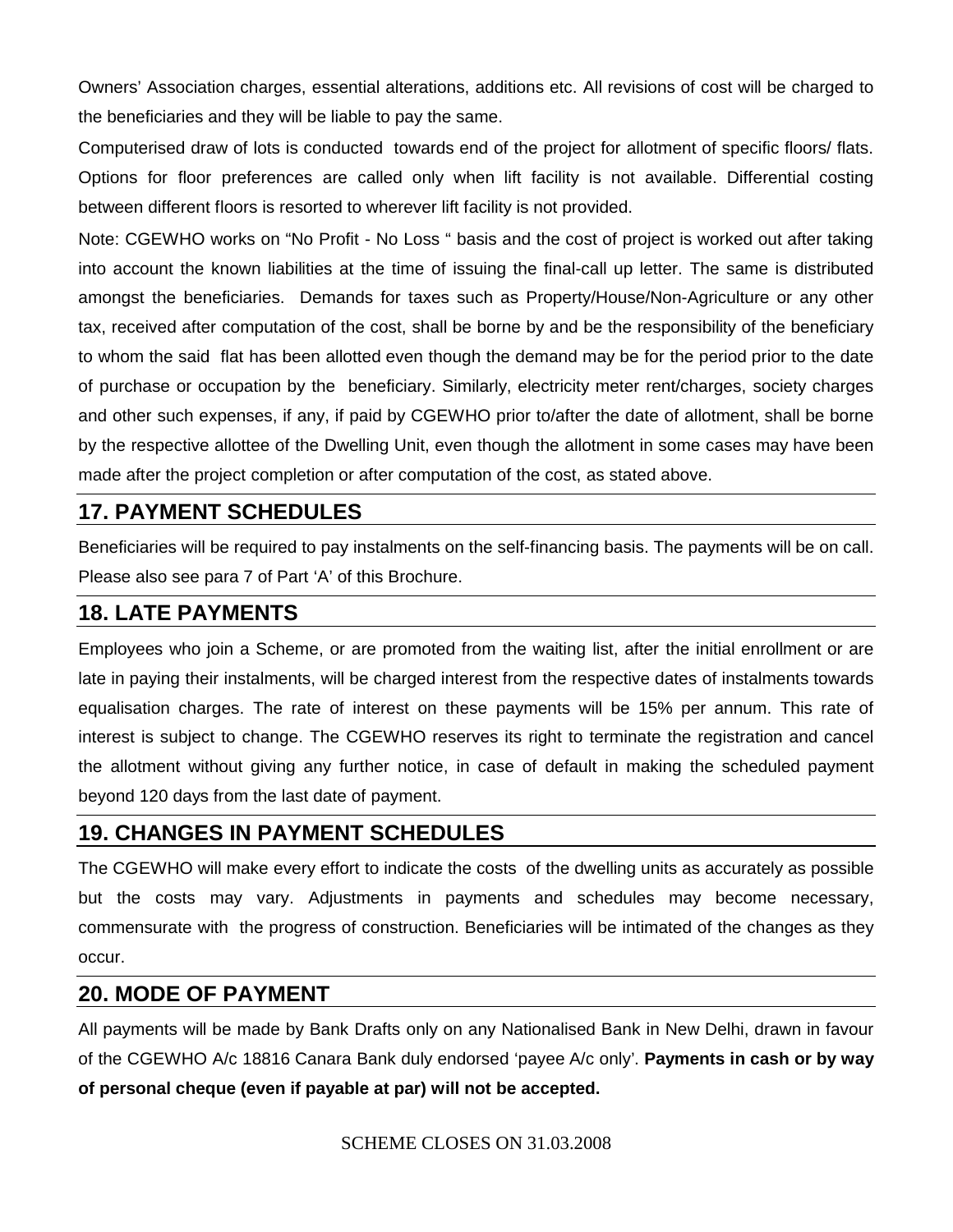#### **21. PAYMENT OF INTEREST**

i) No interest will be payable by the CGEWHO to the beneficiaries on any instalment paid after the confirmation of booking. Beneficiaries, to whom confirmed allotment has been made, shall also not be entitled to any interest on installments paid, in the event of cancellation/ withdrawal. ii) No interest will be payable by the CGEWHO on the Application Fee, which is non-refundable.

#### **22. REBATE**

If a beneficiary pays the total cost of dwelling unit within 45 days of the confirmation of booking, a rebate of 2.5% will be given. However, this or any other rebate is not applicable for making any advance payment of the tentative cost of the dwelling unit. Further, this rebate is available to the applicants receiving allotment, on announcement of the scheme. Applicants joining the scheme, during its operation, subject to availability and offering to make early payments will not be entitled to this rebate.

#### **23. LOAN ARRANGEMENTS**

i) Beneficiaries who are still in Central Government employment may be entitled to House Building Advance as admissible to Central Government employees in accordance with the rules of the Government of India.

ii) The CGEWHO will liaise with Nationalised Banks, Housing Development Financial Corporation and other financial institutions and endeavour to secure financial assistance by way of loans. Subject to agreement of the institutions, loans on second mortgage may be possible. However, the receipt of loan cannot be guaranteed. The quantum of these loans will, interalia, depend on the repaying capacity of the beneficiary.

## **24. ALLOTMENT OF SPECIFIC UNIT**

The allotment of block, floor, specific dwelling unit will be made by a computerised draw of lots at the Head Office towards the end of the project and the results be intimated to each beneficiary. Allotments of a specific flat/ floor, as a result of the draw, shall be final and no requests for change shall be entertained.

#### **RESERVATIONS**

i) Reservation will be made upto 3% of ground floor flats in each scheme for handicapped personnel in the CGEWHO's Housing Schemes.

- ii) Personnel with the following disabilities will be eligible for such reservations:
- a) Orthopaedically handicapped severe (75% and above)
- b) Visually handicapped severe (75% and above)
- c) Mental illness severe (75% and above)
- iii) Availability of the above facility is restricted only to the allottee, his/her spouse and children only.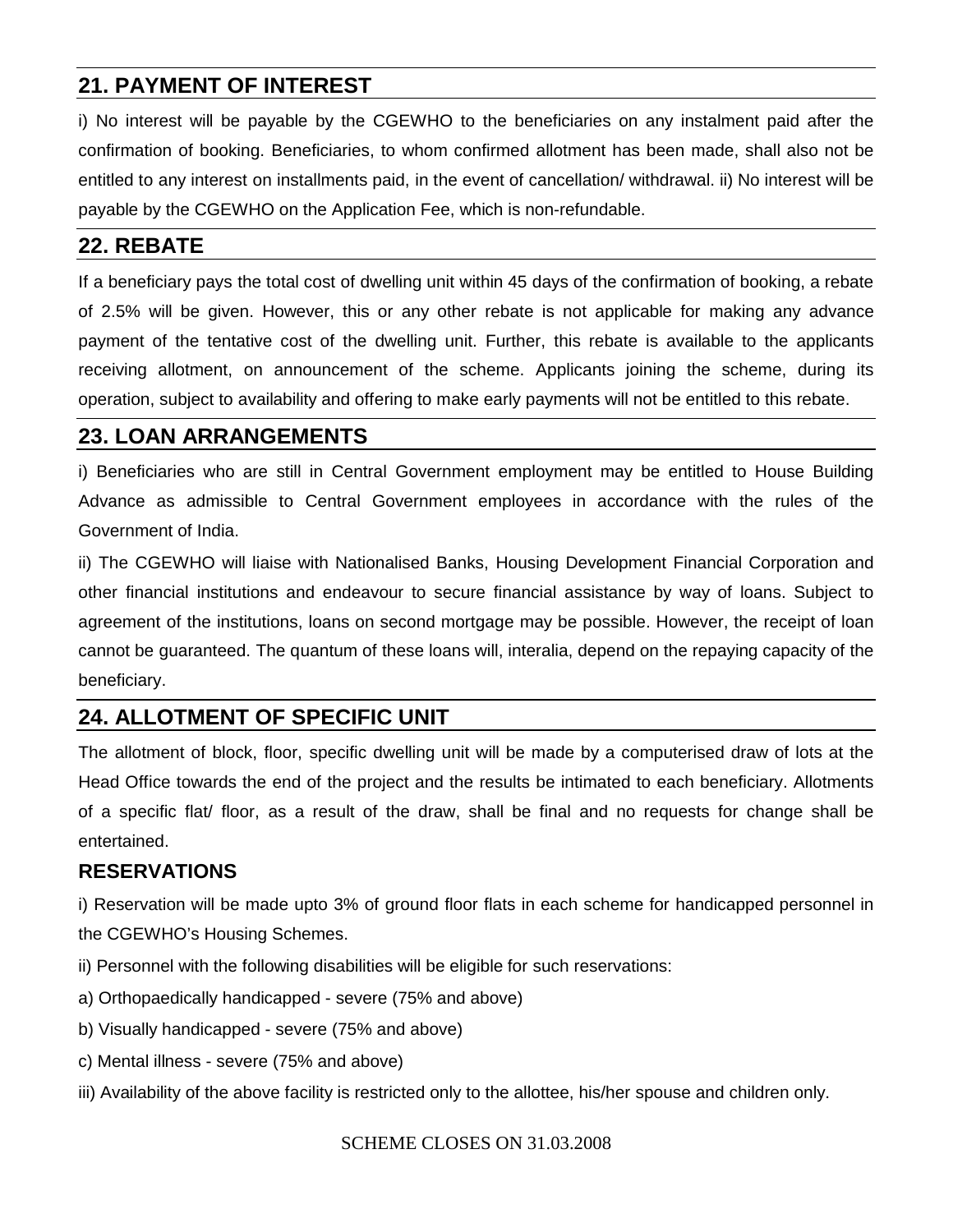iv) Percentage of disability would be certified by the Head of Deptt. of a Government Hospital.

#### **25. WITHDRAWAL FROM A SCHEME**

If a beneficiary wishes to withdraw from a scheme, he should submit a written request to the CGEWHO, alongwith the following documents.

- a) Letter of allotment in original (if issued)
- b) Original receipt(s) issued by this office against the payment(s) made by the beneficiary

c) Pre-receipt as per proforma placed at Annexure III.

Allottees withdrawing from a Scheme will not be refunded their application fee, nor will they be entitled to any interest payment. No interest is paid to confirmed allottees. Allottees withdrawing after the date of commencement of construction, will be required to pay withdrawal charges @ 15% of the first instalment. Allottees withdrawing after allotment of specific floor/flats will be required to pay withdrawal charges @ 20% of the first instalment.

#### **26. CANCELLATION CHARGES**

In addition to the Application Fee, 15% /20% of the first instalment will be levied as cancellation charges in case cancellation or withdrawal is sought after the commencement of construction/allotment of specific unit. These charges will also be levied on beneficiaries whose booking has been cancelled by the CGEWHO for want of timely payment or any other reason whatsoever.

#### **27. POSSESSION**

The beneficiary will be given a notice of two months to take the allotted unit, provided he/she has completed all formalities, paid all the dues, executed all the Deeds and obtained a Clearance Certificate from the CGEWHO.

#### **28. DELAY IN TAKING OVER**

The allotment of an individual who fails to take possession of the dwelling unit for three months after expiry of the notice period (inspite of making payment of following overhead charges per month or part thereof), shall be liable to be cancelled by the CEO, CGEWHO. Under special circumstances, such an allottee may approach the Chief Executive Officer, CGEWHO for an extension of this period which may be granted by the CEO as a special case for another maximum period of three months only.

- Rs. 500 p.m. for Type A
- Rs. 1500 p.m. for Type B
- Rs. 2000 p.m. for Type C
- Rs. 3000 p.m. for Type D

In the event of a beneficiary failing to take physical possession of the flat within 12 months of issue of the final call up letter, inspite of having paid the maintenance charges as above, the possession shall be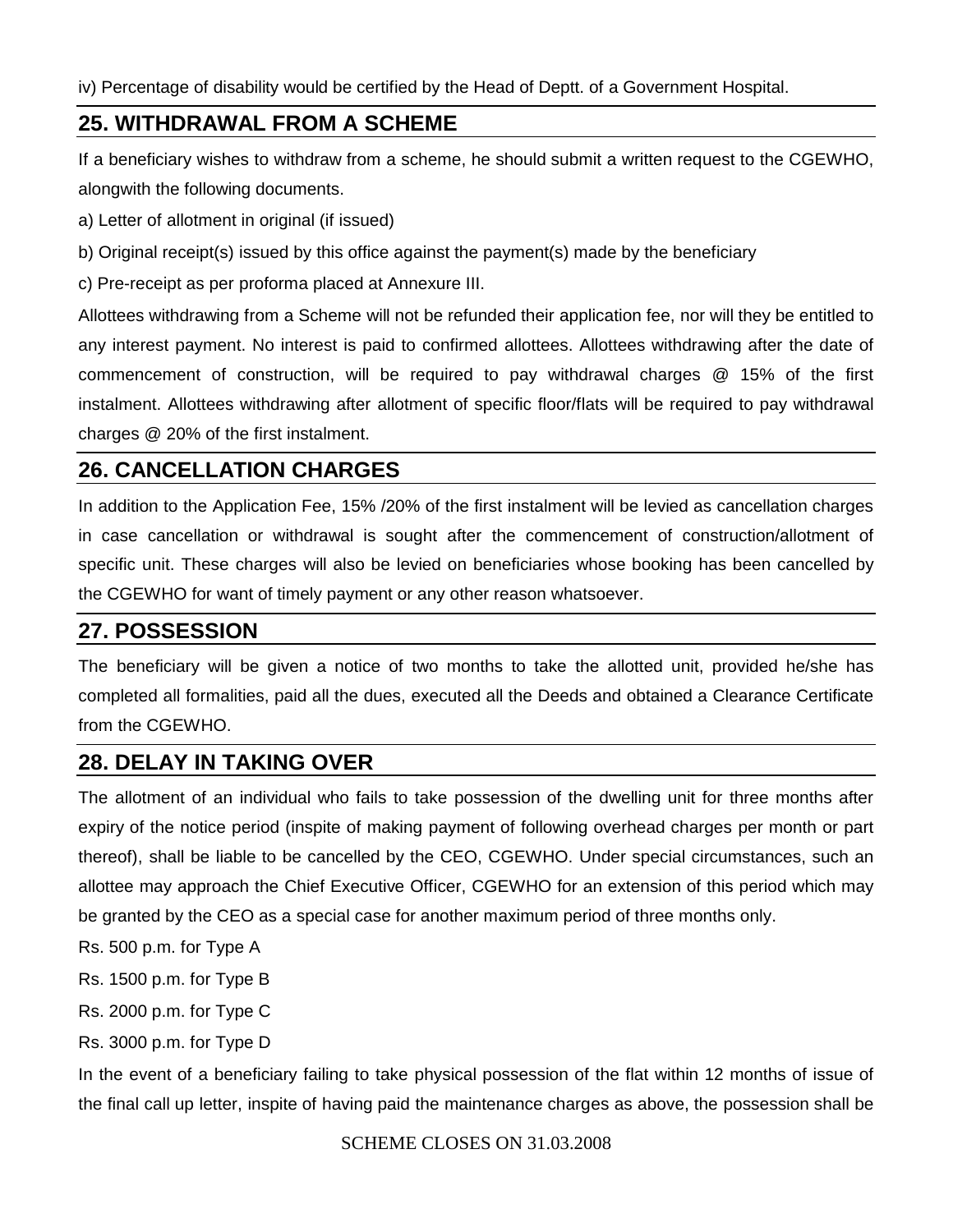given from the CGEWHO's Head Office only, and not from the site office, on 'as is-where is' basis. Further, in such a case any request for repairs, defect rectification etc will not be entertained. The beneficiary, who takes possession late will, however, be obliged to pay to the concerned Apartment Owners Association/ Society, the monthly up-keep & maintenance charges, as levied by it w.e.f. the date made applicable.

#### **29. HANDING OVER**

The dwelling units will be offered on 'as-is-where-is' basis after the Contractor and Architect have certified their completion. However, defects and deficiencies observed by the beneficiaries at the time of handing over/taking over, may be recorded in the documents. These will be examined and rectified, wherever applicable, in the defect liability period.

#### **30. MUTUAL EXCHANGE OF DWELLING UNITS**

Mutual exchange of type of DUs, during the currency of the scheme, or specific floor/ flat, after the draw has been conducted, may be permitted within the same scheme, or schemes managed by the same AOA/ Society subject to the two beneficiaries giving an undertaking to effect all the future payments, as called, and not to seek withdrawal from the scheme. However, in extreme situations, the Chief Executive Officer, may agree to accept withdrawal from the scheme, subject to payment of double the normal 'withdrawal charges' i.e. 30% / 40% of the 1st instalment (para 25 of the CGEWHO Rule refers).

### **31. COOPERATIVE SOCIETY/APARTMENT OWNERSHIP ASSOCIATION**

Beneficiaries of each Scheme would form a Cooperative Society/Apartment Ownership Association under local laws governing such bodies. Every beneficiary will pay the Membership Fee for the Society/Association. In addition, a sum equal to 1.5% of the final cost of the dwelling unit will be charged from each beneficiary and credited to the account of his Society/Association, for its running expenses. The Society/Association, will administer the colony, look after its maintenance, attend to common property and provide guidelines for civic standards. The Society/Association will be governed by its byelaws.

#### **"PROCEDURE & OBLIGATIONS**

(a) Coinciding with or after issue of the final call up notice, the CGEWHO will hold a General Body meeting of all the beneficiaries to elect the office-bearers of the proposed Apartment Owners' Association.

(b) Such elected adhoc Committee, of the proposed Apartment Owners Association, will aim at formally constituting the Association, including framing of its by-laws under the local laws governing such bodies, and register the same with the appropriate competent authorities.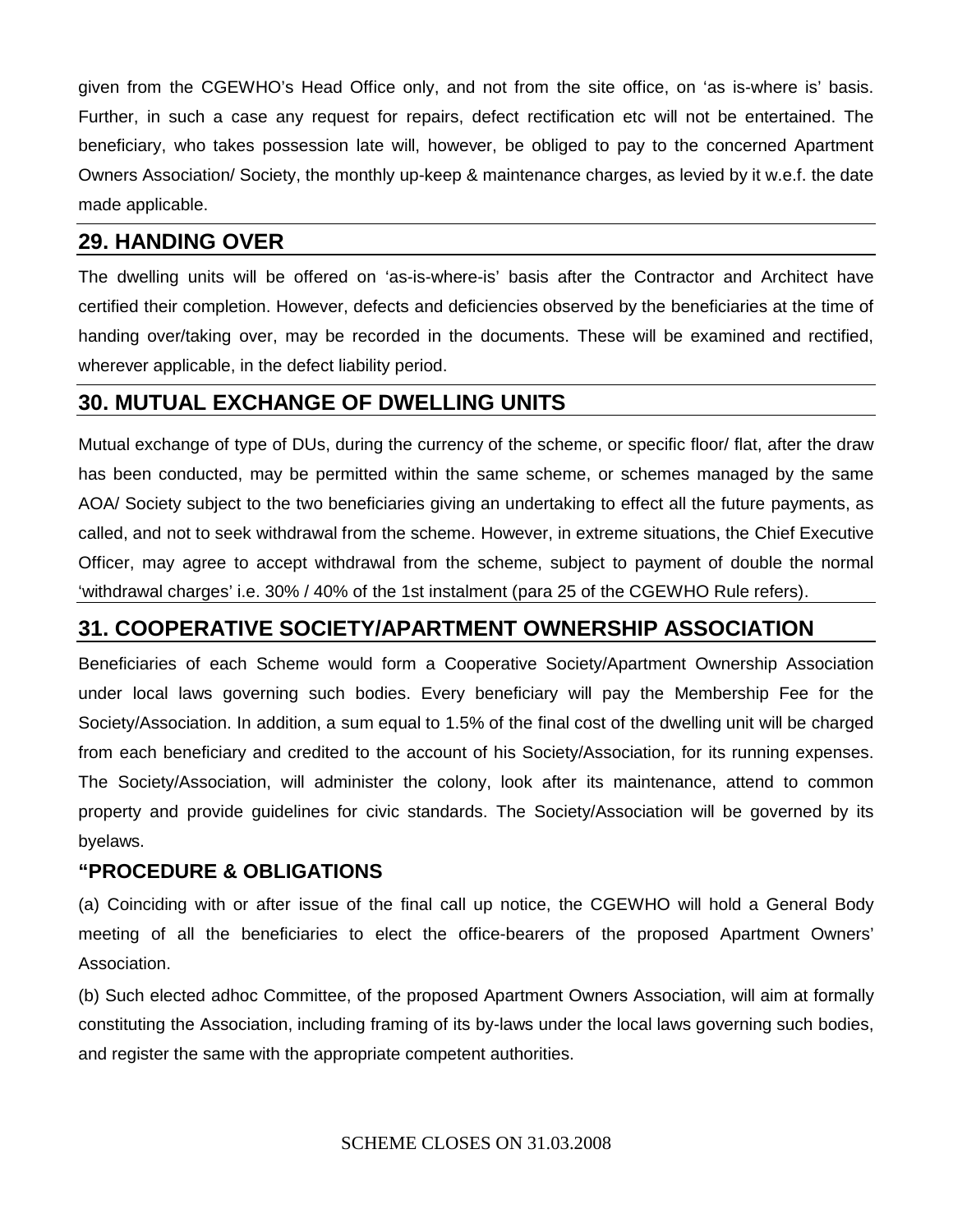(c) On completing the formalities regarding registration of the Association, the ad-hoc Committee would be required to convene a General Body meeting of all the beneficiaries to elect and constitute a regular Executive Committee.

(d) The duly elected adhoc Committee will take over all the common areas/services/facilities of the project within 6 months of its constitution - a period during which CGEWHO will maintain the residential complex and debit the actual maintenance expenses so incurred to the Apartment Owners' Association account.

(e) In case the adhoc/regular Committee fails to take over the common services/facilities/areas within a further period of 4 months, the CGEWHO shall be at liberty to wind up its operations at site, including demobilising its man power, leaving the complex in 'as is-where is' condition, at the discretion of the Chief Executive Officer, CGEWHO. However, during these 4 months period, though the CGEWHO shall maintain the complex at the cost of Apartment Owners' Association, it will charge an additional amount of Rs. 100/- per beneficiary per month for the services so provided which will be over and above the actual cost of maintenance and debit the same to the Apartment Owners' Association account, before handing over the balance of amount to it.

(f) While some amounts will be transferred to the ad-hoc Committee by the CGEWHO, for meeting day to day expenses, bulk of the AOA charges collected will be transferred to the regular Executive Committee only, on a formal request by the President/Secretary, but after taking

over all the common areas/services/facilities of the project. **However, no interest would be paid by the CGEWHO to the AOA, on the amounts collected from the beneficiaries towards AOA charges.** 

#### **32. ADDITIONS & ALTERATIONS**

An undertaking covering the following aspects will be given by all the beneficiaries:

i) Abide by the laws, bye-laws, rules and regulations of the Central or State Governments, the Civic bodies, the CGEWHO and the Cooperative Society/Apartment Ownership Association.

ii) Shall not sub-divide, extend, amalgamate, or carry out structural design or layout changes to the dwelling unit and garages without the prior permission in writing of the Civic Authority.

iii) The dwelling units and garages would be used for the sole purpose of living and car/scooter parking. Any commercial exploitation of these would be deemed to be a violation of terms and conditions.

iv) Facilities like stair-cases, passages, terraces, parks, lifts etc and common spaces and services, will be utilised by the beneficiary, alongwith other beneficiaries of the Scheme and no one will have exclusive right to their usage, nor make any alterations thereto.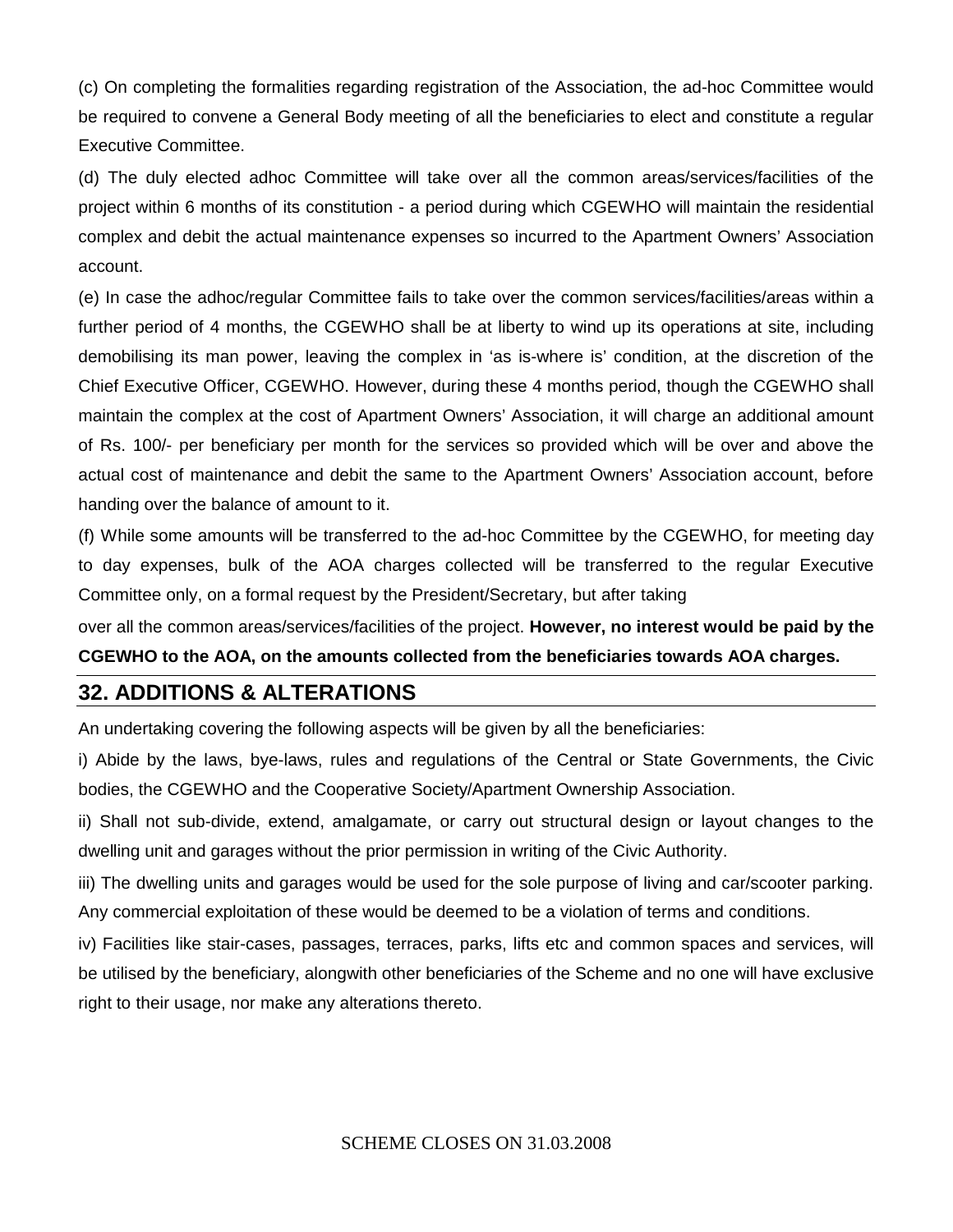#### **33. OWNERSHIP**

At the time of execution of Transfer Deed in favour of a beneficiary, he/she will have the option to register the dwelling unit in his/her own name, or jointly register it with one or two relations out of the undermentioned:

a) Wife/Husband

- b) Son/sons, daughter/ daughters, including legally adopted children
- c) Parents **In respect of unmarried allottees**
- d) Brother/Sister & widowers without children.

#### **34. SUCCESSION**

In the event of the death of the beneficiary before the dwelling unit is taken over, his/her spouse or dependent children, whoever has been shown as the nominee in the Application, will be eligible to continue in the Scheme and to avail of the benefits under the Scheme. In case of unmarried members, these privileges will be extended to the dependent parents only.

#### **35. TRANSFER**

The beneficiaries will not be permitted to dispose off the dwelling unit by way of Sale/Transfer/Assignment/ Long Lease/ by execution of Power of Attorney, under any circumstances, before transfer of the legal title of the dwelling unit by the CGEWHO in favour of the beneficiary. Any such transfer shall result in cancellation of allotment of the dwelling unit, in which case the allottee will pay penalty, as prescribed under the heading 'Cancellation Charges.' After transfer of the legal title of the dwelling unit in favour of the beneficiary, he/she may dispose off his/her dwelling unit, with prior permission of the concerned 'Kendriya Vihar Apartment Owners Association/ Society'. as per its byelaws.

#### **36. LIABILITY OF THE CGEWHO**

i) In extreme situations beyond the control of CGEWHO, CGEWHO may be obliged to abandon a Scheme. In such a case, its liability would be to refund the deposits in full, with interest in accordance with the Rules, less handling charges of 1% and Application Fee.

ii) The CGEWHO is only providing a service. It can in no way be held responsible for any claims of damages which may arise due to any reason whatsoever, including any commission or omission, by the CGEWHO or its employees.

### **37. AMENDMENTS TO THE RULES OF THE ORGANISATION**

The General Body of CGEWHO is empowered to amend, alter or delete any of the Rules, as well as the Memorandum of Association.

#### SCHEME CLOSES ON 31.03.2008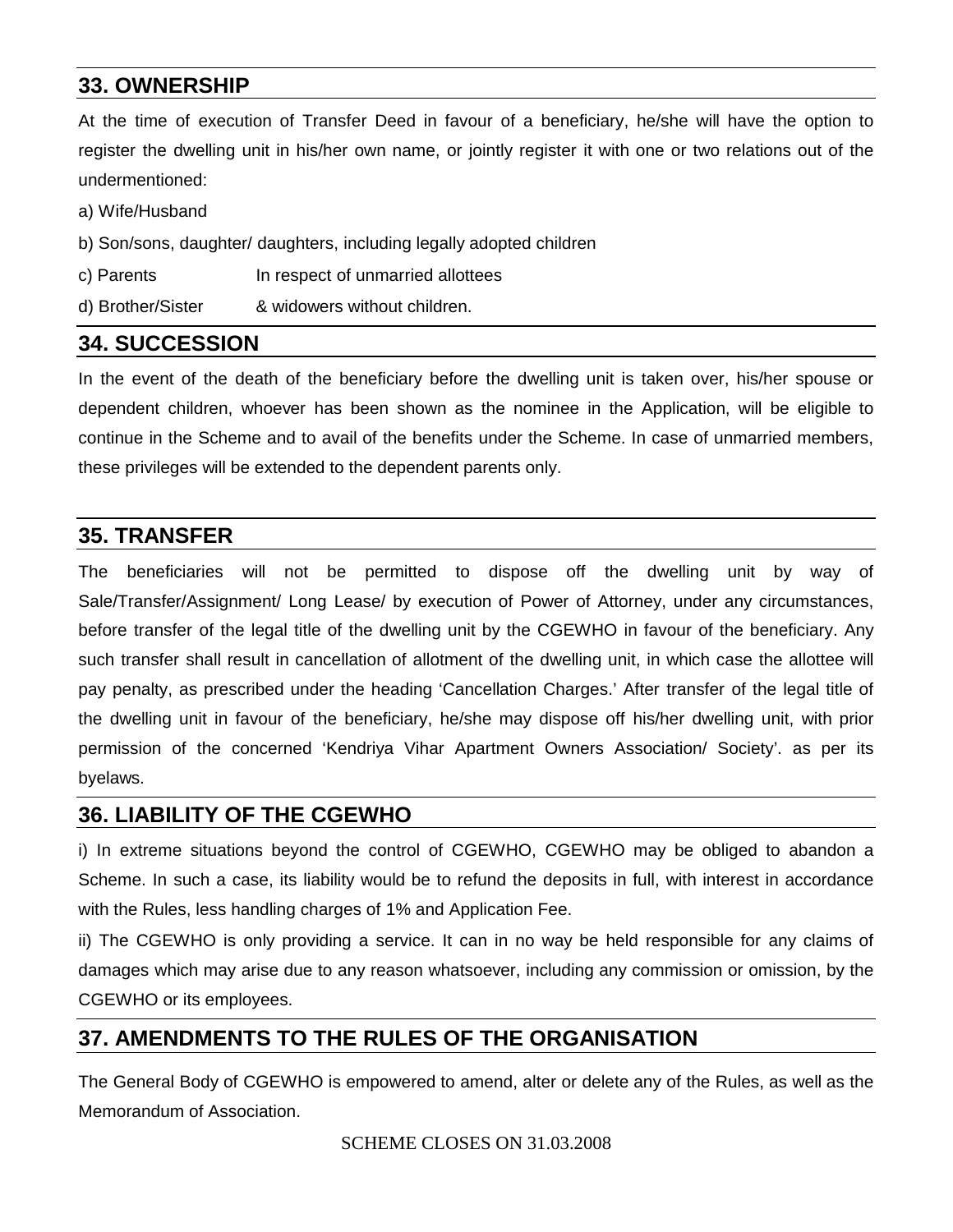### **38. ACCEPTANCE OF APPLICATION**

The Chief Executive Officer, CGEWHO has the right of final acceptance of an application, its registration, booking and allotment of the dwelling unit and garages.

#### **39. ARBITRATION**

i) All matters of disputes relating to CGEWHO Rules, which are likely to affect the rights of the beneficiaries, vis-a-vis, the CGEWHO, may be referred to the President of the Governing Council. The President shall appoint Arbitrator to adjudicate in the matter, whose decision shall be final and binding on the beneficiary and the CGEWHO. Request for arbitration of a dispute will be entertained only if it is made within two months of the cause of the action and prior to taking possession of the house. Possession will not be given till the arbitration proceedings are complete.

ii) Appointment of an Arbitrator will not be objected to on the ground that he/she is a person subordinate to the President, is a member of the Governing Council or the Executive Committee, is associated with the functioning of the CGEWHO, or is a beneficiary of a Scheme.

iii) President of the Governing Council shall have the privilege and authority to appoint a new successor to the Arbitrator after his demitting the office of Arbitrator on account of the transfer, resignation, retirement, death or any such eventuality, whereby the adjudicating Arbitrator is incapacitated to adjudicate the dispute between the parties.

iv) All suits and legal proceedings of any kind against CGEWHO shall be instituted only in the appropriate courts in Delhi, notwithstanding the location of the property, which may be subject matter of the dispute. All the arbitration proceedings/hearings shall be held in Delhi only.

## **40. MISREPRESENTATION OR SUPPRESSION OF FACTS**

If it is found, at any time that an applicant has given false information or suppressed certain material facts, or has transferred the rights of the dwelling unit in any manner whatsoever, his/ her application will be rejected, and the registration/booking of dwelling unit will be cancelled without making any reference to the applicant. He/ she will also be debarred from participating in future schemes. In such cases, allottees will pay penalty as prescribed under the heading "Cancellation Charges".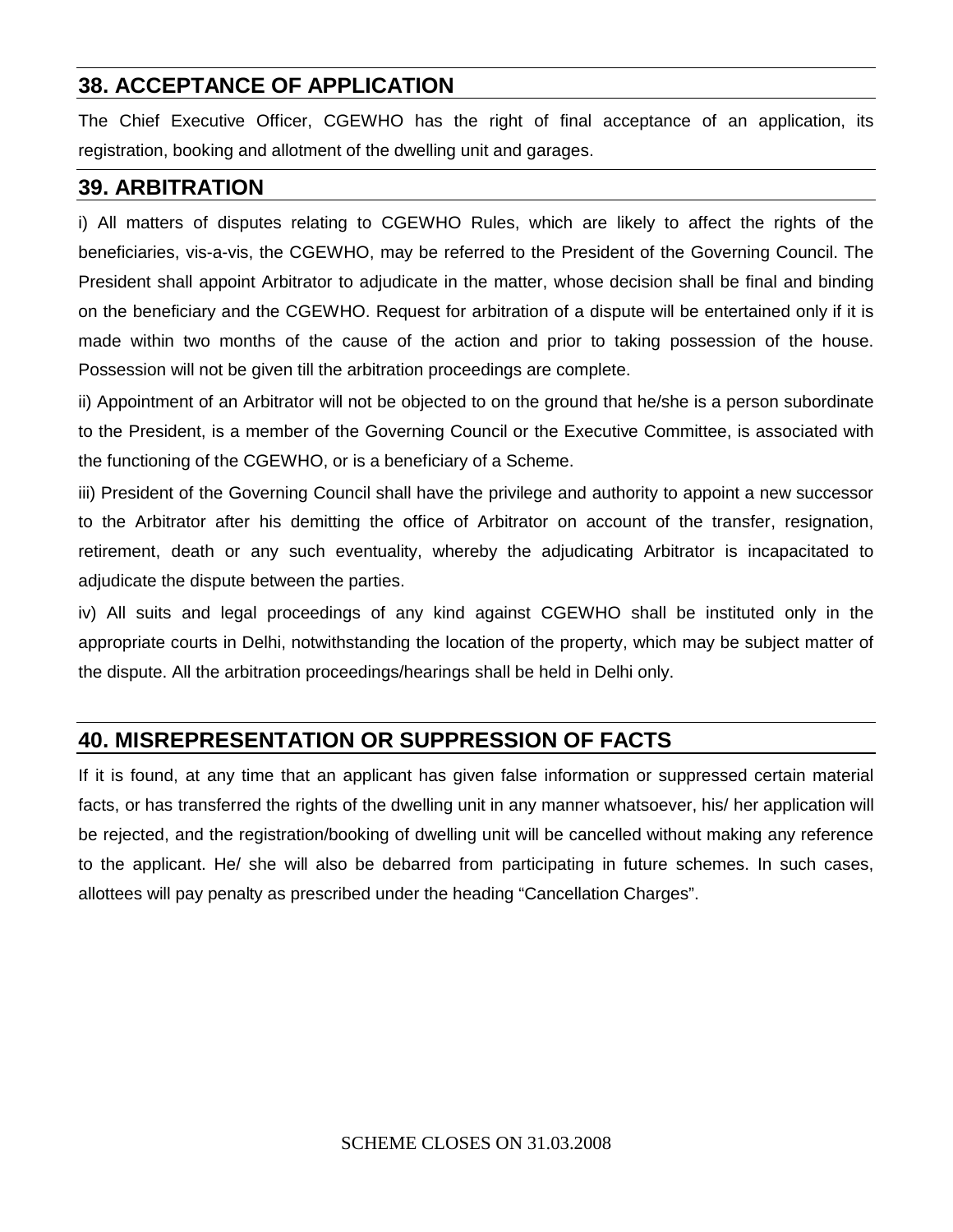#### Annexure-III

### PRE RECEIPT

#### (Photocopy may be used)

| Received                                                                                           | a |  | sum |      | 0f       |
|----------------------------------------------------------------------------------------------------|---|--|-----|------|----------|
|                                                                                                    |   |  |     | vide | D.D./Pay |
| Order No. _____________________________dated _________drawn on Canara Bank from Central Government |   |  |     |      |          |
| Employees Welfare Housing Orgnisation towards full and final payment of amount due to me on        |   |  |     |      |          |
|                                                                                                    |   |  |     |      |          |
| Scheme.                                                                                            |   |  |     |      |          |
| 2. I further certify that I have not availed any loan or                                           |   |  |     |      |          |
|                                                                                                    |   |  |     |      | οf       |
| which I                                                                                            |   |  |     |      |          |
| have availed Rs.                                                                                   |   |  |     |      |          |
| b) I have been sanctioned an amount of Rs.                                                         |   |  |     |      |          |
|                                                                                                    |   |  |     |      |          |
|                                                                                                    |   |  |     |      |          |
|                                                                                                    |   |  |     |      |          |

Sign over Rs. 1/- Revenue Stamp

| Regn. No.: |  |
|------------|--|
| Name:      |  |
| Address:   |  |

\_\_\_\_\_\_\_\_\_\_\_\_\_\_\_\_\_\_\_\_\_\_\_\_\_\_\_\_\_\_\_\_\_\_\_\_\_\_\_\_\_\_\_\_\_\_\_\_\_\_\_

**Note :** Please give full details of all the loans availed by you.

SCHEME CLOSES ON 31.03.2008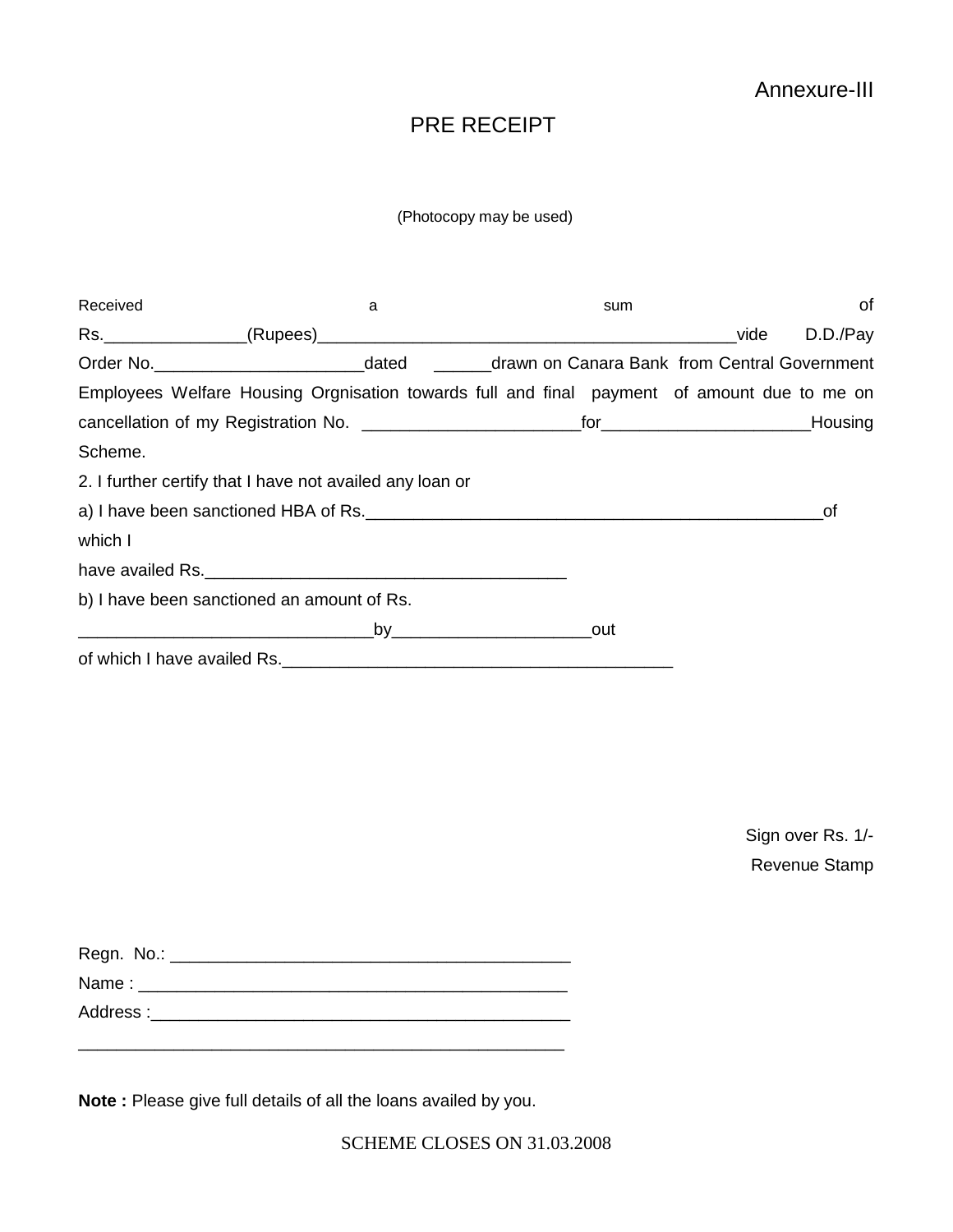# **FORMAT OF AFFIDAVIT TO BE ENLOSED (IN ORIGINAL) WITH APPLICATION FORM**

*(On Rs. 10/- Non-judicial Stamp Paper Duly Attested By A Notary Public/Oath Commissioner/1st Class Megistrate)* **AFFIDAVIT** 

*(All Entries in Capital Letters)* 

(Name in Full)...............................................................................................................................................

...................................................................................................................................................................

Son/Daughter/Wife of (Name in full

at present serving in the office of (Name of Office, Occupation & address in full)

.................................................................................................................................................................................... .................................................................................................................................................................................... ....................................................................................................................................................................................

do hereby solemnly affirm that I have read and understood the rules of the Central Government Employees

Welfare Housing Organisation (Short Title 'CGEWHO Rules), received with Application Form, and further affirm that :

i) I am eligible to apply for the dwelling unit under the said rules.

- ii) Neither I nor my spouse own a dwelling unit or residential plot in Jaipur.
- iii) This is my first application and I have applied for only one type of Dwelling Unit under this scheme.
- iv) l/my spouse have not applied in any other housing scheme of CGEWHO.
	- or

l/my spouse have applied in CGEWHO's housing scheme at

\_\_\_\_\_\_\_\_\_\_\_\_\_\_\_\_\_\_\_\_\_\_\_\_\_\_\_\_\_\_\_\_\_vide registration no. \_\_\_\_\_\_\_\_\_\_\_\_\_\_\_\_\_\_\_\_\_\_and have

withdrawn/undertake to withdraw from the same.

(Strike inapplicable clause)

(vi) All particulars given in the Application Form are correct and I have not willingly suppressed any material information. I understand that I would be disqualified from allotment of dwelling unit if, at any time, any of the said particulars are found to be incorrect.

#### **VERIFICATION**

#### **DEPONENT**

|                  |     |    | $\alpha$ do hereby verify that the contents of Clause (i) to (v) of this                |
|------------------|-----|----|-----------------------------------------------------------------------------------------|
|                  |     |    | Affidavit are true to my personal knowledge and belief. nothing is false or concealed., |
| Verified this on |     |    | day of                                                                                  |
|                  | 200 | at |                                                                                         |